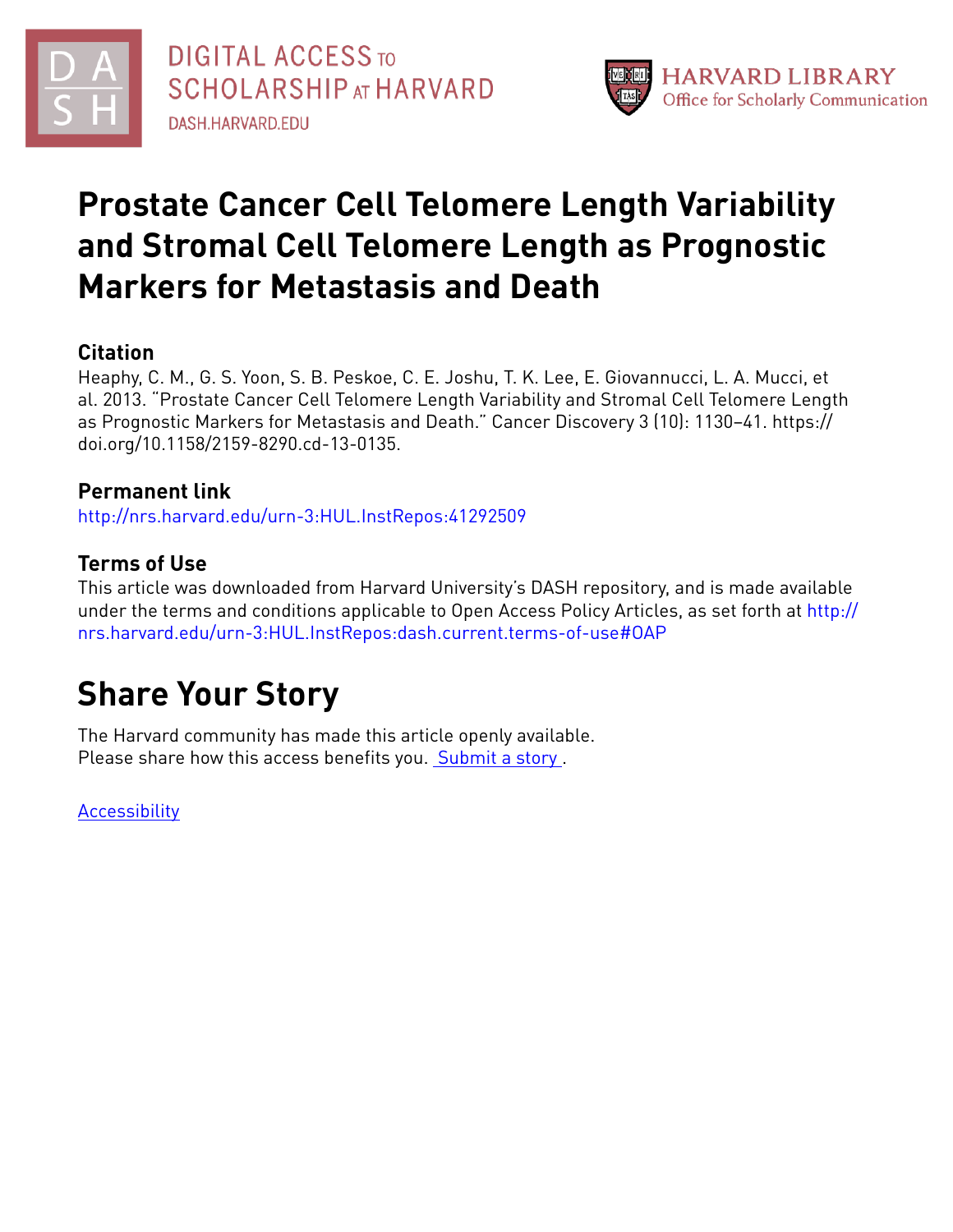

# NIH Public Access

**Author Manuscript**

Cancer Discov. Author manuscript; available in PMC 2014 October 01.

#### Published in final edited form as:

Cancer Discov. 2013 October ; 3(10): 1130–1141. doi:10.1158/2159-8290.CD-13-0135.

## **Prostate Cancer Cell Telomere Length Variability and Stromal Cell Telomere Length as Prognostic Markers for Metastasis and Death**

**Christopher M. Heaphy**1,\* , **Ghil Suk Yoon**1,2,\* , **Sarah B. Peskoe**3, **Corinne E. Joshu**3, **Thomas K. Lee**1, **Edward Giovannucci**4,5,6, **Lorelei A. Mucci**5,6, **Stacey A. Kenfield**5,6, **Meir J. Stampfer**4,5,6, **Jessica L. Hicks**1, **Angelo M. De Marzo**1,7,8, **Elizabeth A. Platz**3,7,8,\*\*,†, and **Alan K. Meeker**1,7,8,\*\*,†

<sup>1</sup>Department of Pathology, Johns Hopkins University School of Medicine, Baltimore, MD

<sup>2</sup>Department of Pathology, Kyungpook National University School of Medicine, Daegu, Korea

<sup>3</sup>Department of Epidemiology, Johns Hopkins Bloomberg School of Public Health, Baltimore, MD

<sup>4</sup>Department of Nutrition, Harvard School of Public Health, Boston, MA

<sup>5</sup>Department of Epidemiology, Harvard School of Public Health, Boston, MA

<sup>6</sup>Department of Medicine, Channing Division of Network Medicine, Brigham and Women's Hospital and Harvard Medical School, Boston, MA

<sup>7</sup>James Buchanan Brady Urological Institute, Johns Hopkins School of Medicine, Baltimore, MD

<sup>8</sup>Sidney Kimmel Comprehensive Cancer Center at Johns Hopkins, Baltimore, MD

#### **Abstract**

Current prognostic indicators are imperfect predictors of outcome in men with clinicallylocalized prostate cancer. Thus, tissue-based markers are urgently needed to improve treatment and surveillance decision-making. Given that shortened telomeres enhance chromosomal instability and such instability is a hallmark of metastatic lesions, we hypothesized that alterations in telomere length in the primary cancer would predict risk of progression to metastasis and prostate cancer death. To test this hypothesis, we conducted a prospective cohort study of 596 surgically treated men who participated in the ongoing Health Professionals Follow-up Study. Men who had the combination of more variable telomere length among prostate cancer cells (cell-to-cell) and shorter telomere length in prostate cancer-associated stromal cells were substantially more likely to progress to metastasis or die of their prostate cancer. These findings point to the translational potential of this telomere biomarker for prognostication and risk stratification for individualized therapeutic and surveillance strategies.

<sup>†</sup>To whom correspondence should be addressed. Elizabeth A. Platz, ScD, MPH, Professor, Department of Epidemiology, John Hopkins Bloomberg School of Public Health, 615 N. Wolfe Street, Rm E6132, Baltimore, MD 21205: eplatz@jhsph.edu, Alan K. Meeker, PhD, Assistant Professor, Department of Pathology, Johns Hopkins School of Medicine, 411 N. Caroline St, Bond Street B301, Baltimore, MD 21231 ameeker1@jhmi.edu.

These authors contributed equally to this study

<sup>\*\*\*</sup>These authors contributed equally to this study

**Disclosures:** Dr. Angelo M. De Marzo is currently employed at Predictive Biosciences, Inc., Lexington MA, as well being part-time adjunct Professor of Pathology, Oncology, and Urology at the Johns Hopkins University School of Medicine. No funding or other support was provided by Predictive Biosciences, Inc. for any of the work in this manuscript. The terms of this relationship are managed by the Johns Hopkins University in accordance with its conflict-of-interest policies. There are no other disclosures.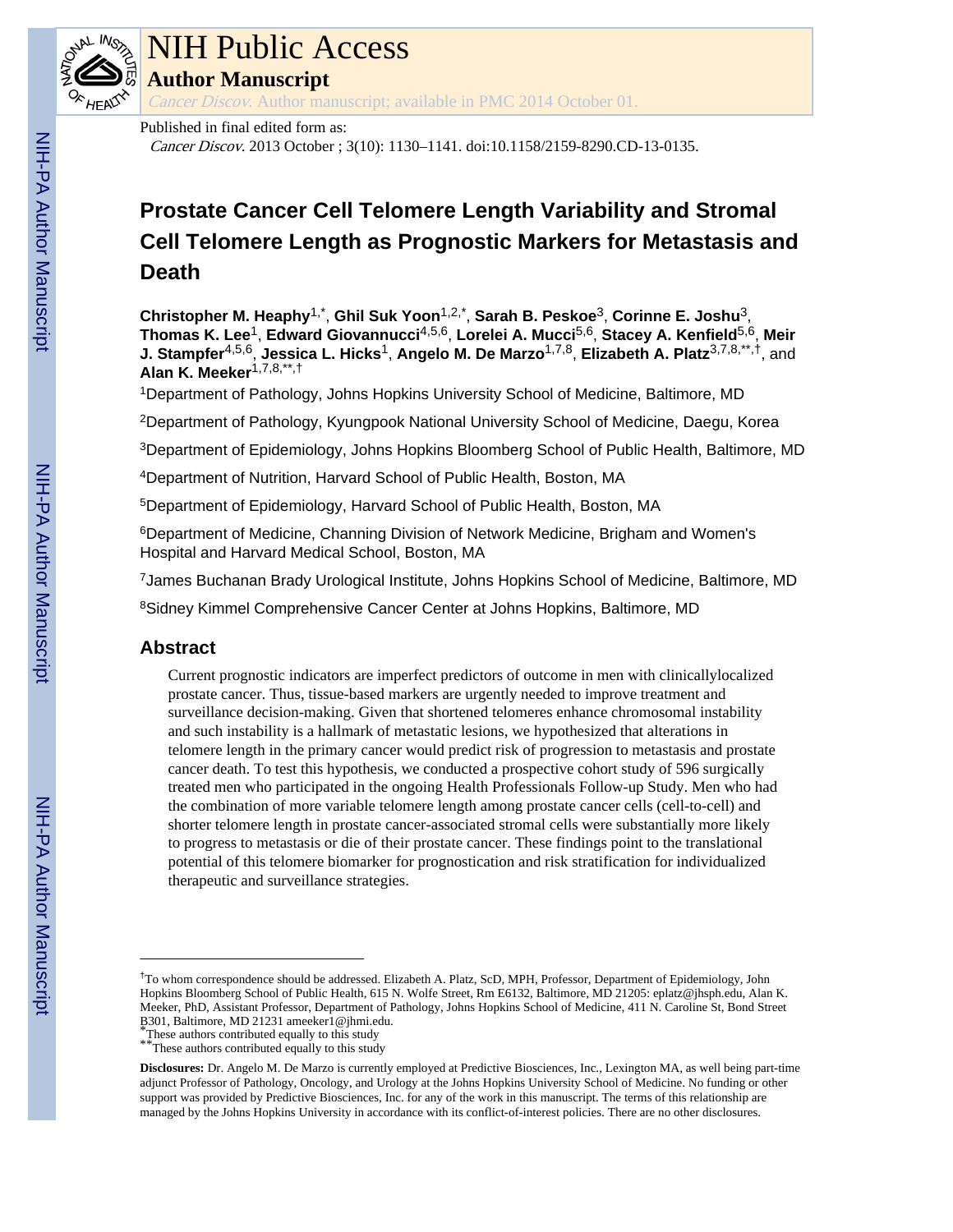#### **Keywords**

Telomere; prostate cancer; prognostic marker

#### **Introduction**

Currently used prognostic indicators inadequately predict prostate cancer behavior, particularly in men with clinically-localized disease. To target men with appropriate, individualized treatment strategies and surveillance, new molecular markers that improve prognostic accuracy beyond the currently used indicators – stage, Gleason sum and PSA concentration at diagnosis – are urgently needed.

One such possible molecular marker is telomere length. Telomeres are specialized nucleoprotein structures that are essential for maintaining chromosomal integrity by protecting the ends of chromosomes from degradation and recombination (1-3). Critical telomere shortening is a common abnormality observed early in prostate tumorigenesis, where it likely helps drive malignant transformation and tumor progression via telomere destabilization and concomitant chromosomal instability (4).

Preliminary investigations have suggested that reduced telomere length in prostate cancer tissue may be associated with poor clinical outcome in prostate cancer (5-7). While intriguing, these studies used bulk measures of tissue telomere length, and without individual cell resolution, could not address associations with outcome for telomere length in specific cells types or for variability in telomere length from cell-to-cell. Some have suggested measures of genetic or phenotypic variability or diversity at the cellular level may prove to be useful prognostic biomarkers of cancer behavior (8).

Thus, we prospectively evaluated the association of telomere length and variability in telomere length among prostate cancer cells and other prostate cell types with risk of prostate cancer outcomes, including prostate cancer death, and also non-prostate cancer death in 596 men who were surgically treated for clinically-localized prostate cancer; the men were participants in the large, well-characterized Health Professionals Follow-up Study (HPFS) [\(https://www.hsph.harvard.edu/hpfs](https://www.hsph.harvard.edu/hpfs)). Using a telomere-specific fluorescence in situ hybridization (FISH) assay that provides single cell resolution of telomere length while maintaining tissue architecture, we report below that men whose prostate cancer cells had more variable telomere length from cell to cell and whose prostate cancer-associated stromal (CAS) cells had shorter telomeres, when in combination, were substantially more likely to progress to metastasis and prostate cancer death than other men. Notably, these findings for the telomere biomarker were independent of currently used prognostic indicators, including in men with intermediate risk disease. If confirmed, the biomarker has the potential to aid in making better treatment and surveillance decisions.

#### **Results**

#### **Characteristics of the men**

The men were 65.3 years old on average at diagnosis, the majority were white, had a prostatectomy Gleason sum of 7 (3+4 or 4+3), had pathologically organ-confined disease, and of those for whom PSA concentration at diagnosis was available, had a PSA concentration <10 ng/mL (Table 1). The mean follow-up times were 10.7 years for biochemical recurrence, 13.1 years for lethal prostate cancer (either progression to distant metastasis or prostate cancer death), and 13.2 years for prostate cancer death and for nonprostate cancer death. The Kaplan-Meier estimates of the cumulative incidences over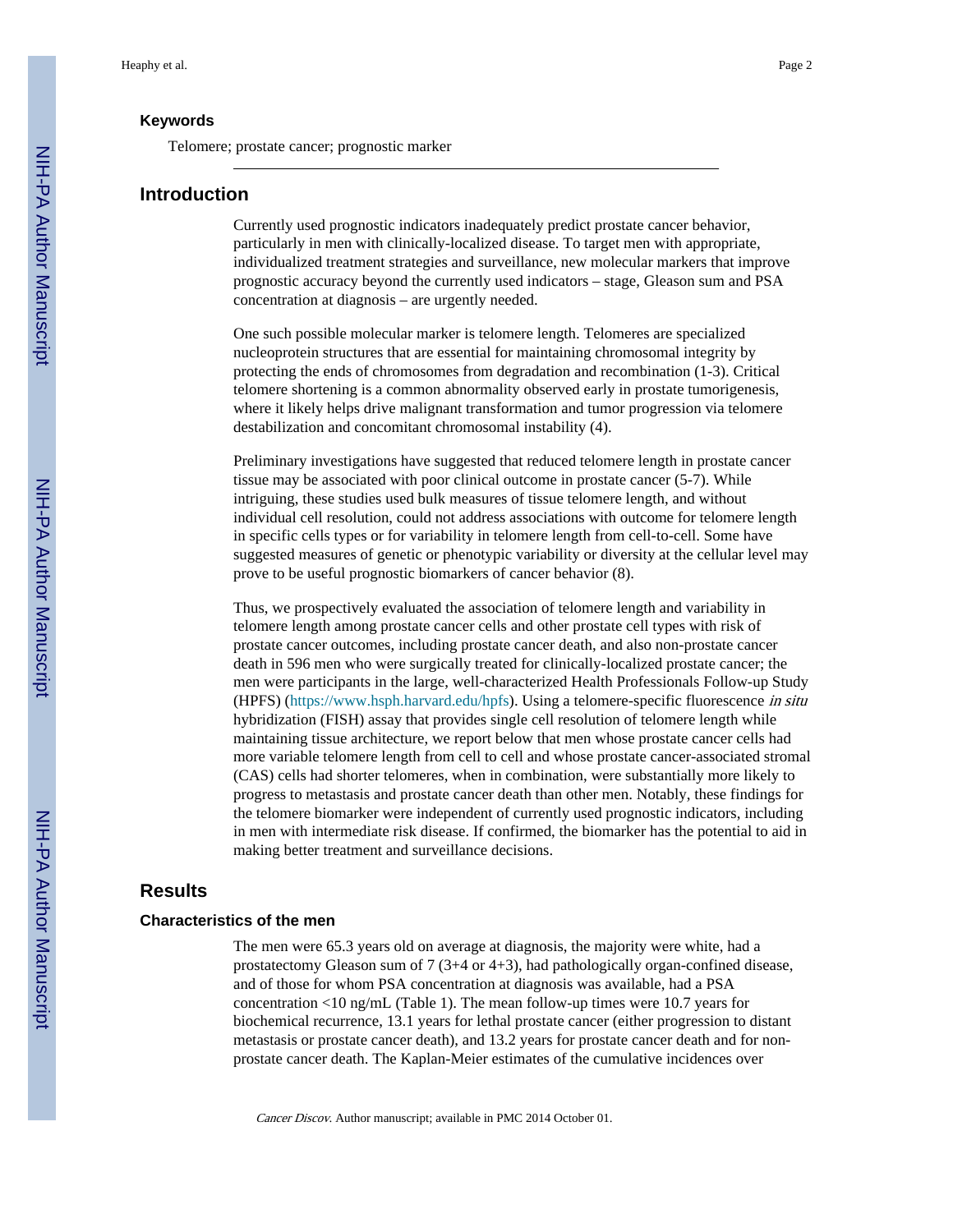follow-up were: biochemical recurrence 33%, lethal prostate cancer 19%, prostate cancer death 17%, and non-prostate cancer death 56%, all over a maximum follow-up of 23 years. Given the men's characteristics and rates of recurrence, this cohort is relevant to men in the PSA era diagnosed with clinically-localized disease.

#### **Telomere FISH staining provides single cell resolution, allowing high-resolution assessment of telomere length and variability in length from cell to cell**

Telomere-specific FISH signals are linearly proportional to telomere length and thus, telomere length can be quantified via digital image analysis (9). As expected, signals were less intense (i.e., telomere length was shorter) in cancer cells, on average, than in adjacent cells in prostate tissue samples from the men in the HPFS. Figure 1 shows representative examples of telomere signals for individual cells. For some men, telomere signals were variable in intensity from cancer cell to cancer cell (Fig. 1A). For other men, telomere signals were less variable in intensity; Fig. 1B shows an example where telomere signals were uniformly diminished in cancer cells. We also observed that telomere signals were decreased in CAS cells in some of the men (Fig. 1C) compared with other men (Fig. 1D).

#### **Shorter telomeres in prostate CAS cells, and more variable telomere length among prostate cancer cells are associated with increased risk of poor prostate cancer outcomes**

We assessed telomere length, on a per cell basis, as the ratio of the total intensity of telomeric signals in each cell to the total intensity of the DAPI stained nuclear DNA signal in the same cell (see **Methods**). Then, we examined the association of median telomere length and the standard deviation of telomere length (as a measure of cell-to-cell variability), which we calculated for each man separately by cell type, with prostate cancer outcomes and with non-prostate cancer death after adjusting for commonly used prognostic indicators.

Compared with the longest tertile, the shortest and middle tertiles of median telomere length in CAS cells had a statistically significant increased risk of lethal prostate cancer (shortest: hazard ratio [HR]=2.42, 95% CI 1.16-5.07; middle: HR=2.44, 95% CI 1.17-5.11; Ptrend=0.02) and prostate cancer death (shortest: HR=2.85, 95% CI 1.22-6.69; middle: HR=3.02, 95% CI 1.31-6.97; P-trend=0.02), but not of biochemical recurrence or nonprostate cancer death. Median telomere length in the other cell types assessed (cancer, cancer-associated luminal epithelial, cancer-associated basal epithelial, normal luminal epithelial, normal basal epithelial, and normal stromal) was not associated with the outcomes. Considering telomere length variability, compared with the least variable tertile, the most variable tertile among prostate cancer cells had a higher risk of biochemical recurrence (P-trend=0.01), and while not statistically significant, the HR for the most variable tertile compared with the least variable tertile was above 1.0 for both lethal prostate cancer (HR=1.39, 95% CI 0.73-2.67; P-trend=0.17) and prostate cancer death (HR=1.52, 95% CI 0.73-3.18; P-trend=0.12). This pattern was also evident for non-prostate cancer death (primarily death due to cardiovascular diseases and other cancers; HR=1.26, 95% CI 0.83-1.92; P-trend=0.23). Risk was similar when comparing the middle and least variable tertiles among cancer cells for all four outcomes. None of the other cell types assessed had a consistent pattern of association for telomere length variability. We also evaluated the association for telomere length variability from cancer cell to cancer cell using nonparametric measures and the inferences were comparable. The coefficient of variation (CV%; i.e., standard deviation/mean) for telomere length among the cancer cells was not associated with the outcomes.

Based on these findings, we focused on cancer cells and CAS cells for the subsequent analyses. We calculated telomere length and variability in telomere length among the cancer cells and in the CAS cells, and explored the relationship between length and variability in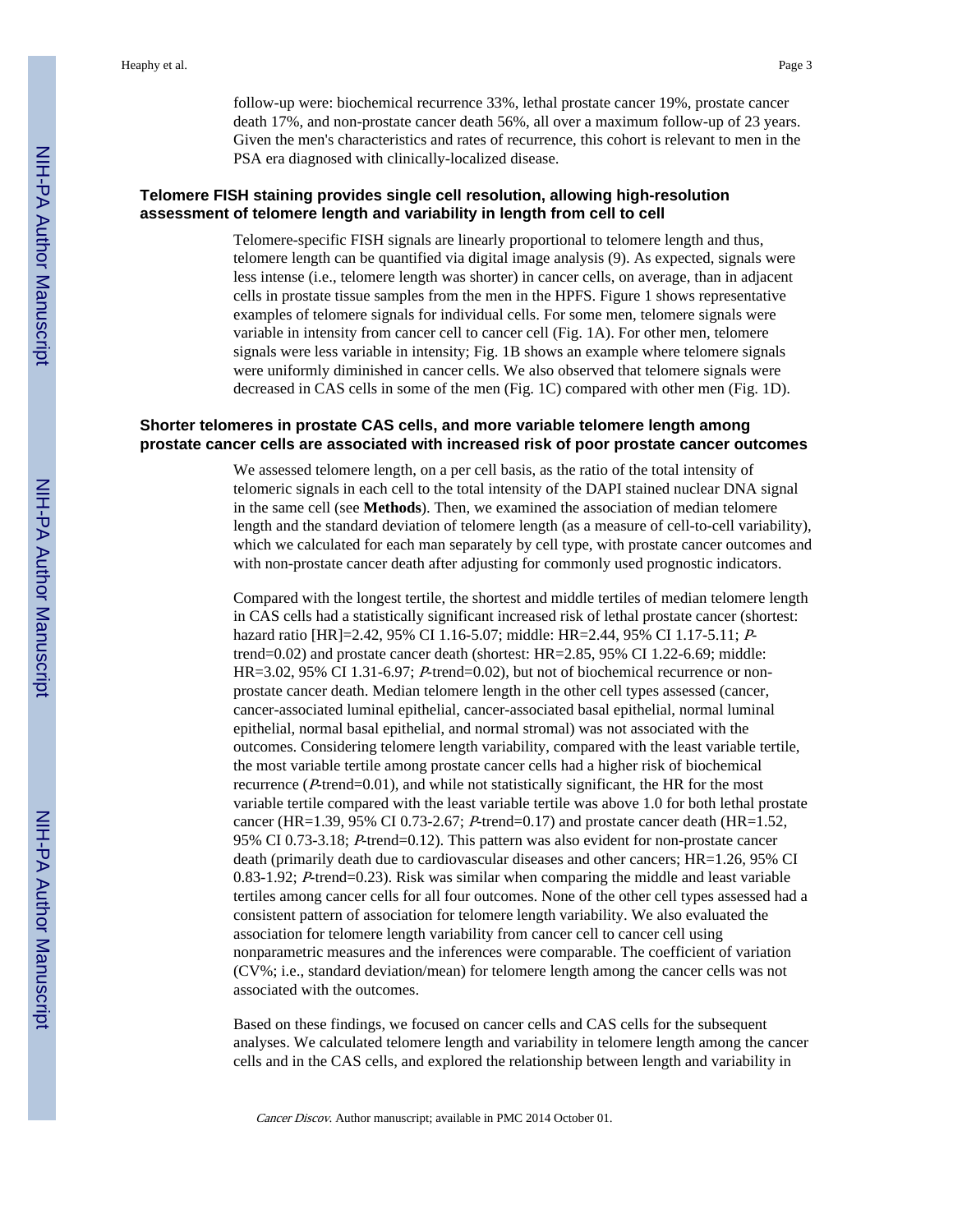length within and between the two cell types. Cancer cells (median=12.9 [ratio of the total intensity of telomeric signals to the total intensity of the DAPI signal]) had substantially shorter telomere length than CAS cells (median=55.8). Cancer cells had a smaller standard deviation for telomere length, but when standardized for the mean length (i.e., the CV%), the relative variability was greater among cancer cells (standard deviation=8.4, CV %=58.1%) than in CAS cells (standard deviation=24.6, CV%=44.4%). Median telomere length in CAS cells increased across tertiles of variability in telomere length (least to most variable tertiles: 43.4, 56.3, 66.7). Variability in telomere length among the prostate cancer cells increased across tertiles of median telomere length in CAS cells (shortest to longest tertiles: 6.4, 8.1, 11.0). For cancer cells, the midpoint of the most variable tertile was 3.6 times larger than the midpoint of the least variable tertile. For the CAS cells, the midpoint of the longest tertile of median telomere length was 2.5 times larger than the midpoint of the shortest tertile of median telomere length, indicating a wide dynamic range in both telomere length and variability in length.

Because the HRs of lethal prostate cancer for the shortest and middle tertiles of median telomere length in CAS cells were similar, we combined those tertiles to form a single "shorter" length group. Likewise, because the HRs of lethal prostate cancer for the least and middle tertiles of variability in telomere length among prostate cancer cells were similar, we combined those tertiles to form a single "less variable" length group.

#### **Prostate cancer cell-to-cell variability in telomere length and CAS cell telomere length are associated with prognostic indicators**

We next determined how variability in telomere length among cancer cells and telomere length in CAS cells relate to currently used prognostic indicators. Median variability in telomere length from cancer cell to cancer cell increased with increasing prostatectomy Gleason sum ( $P$ -trend=0.0002) and was higher in T3b or worse disease ( $P=0.05$ ), but did not notably increase with increasing PSA concentration at diagnosis (P-trend=0.45). Median telomere length in CAS cells did not differ across prostatectomy Gleason sum (Ptrend=0.38), pathologic stage ( $P=0.60$ ), or PSA concentration at diagnosis ( $P$ -trend=0.11).

#### **More variable telomere length among prostate cancer cells and shorter telomeres in CAS cells are associated with an increased risk of poor prostate cancer outcomes independent of prognostic indicators**

Shown in Table 2 are the associations for more versus less variable telomere length among cancer cells and shorter versus longer telomere length in CAS cells for each outcome after a) adjustment for age and year of diagnosis, b) further adjustment for prognostic indicators, and c) because the median telomere length in the CAS cells was related to the variability in telomere length among the cancer cells and vice versa, even further adjustment for shorter length in the variability analysis and for more variability in the shorter length analysis. For lethal prostate cancer and for prostate cancer death, both more variable telomere length among cancer cells and shorter telomeres in CAS cells were associated with increased risk. The association for variability in telomere length among cancer cells was attenuated after adjustment for the prognostic indicators, but was strengthened and was significant after further adjustment for shorter telomeres in CAS cells. The association for shorter telomeres in CAS cells was strengthened after adjustment for the prognostic indicators and even further strengthened after adjustment for variability in telomere length among cancer cells. For biochemical recurrence, more variable telomere length among cancer cells was associated with increased risk even after adjustment for the prognostic indicators, while shorter telomeres in CAS cells was not associated with risk. For non-prostate cancer death, variability in telomere length among cancer cells was not statistically significantly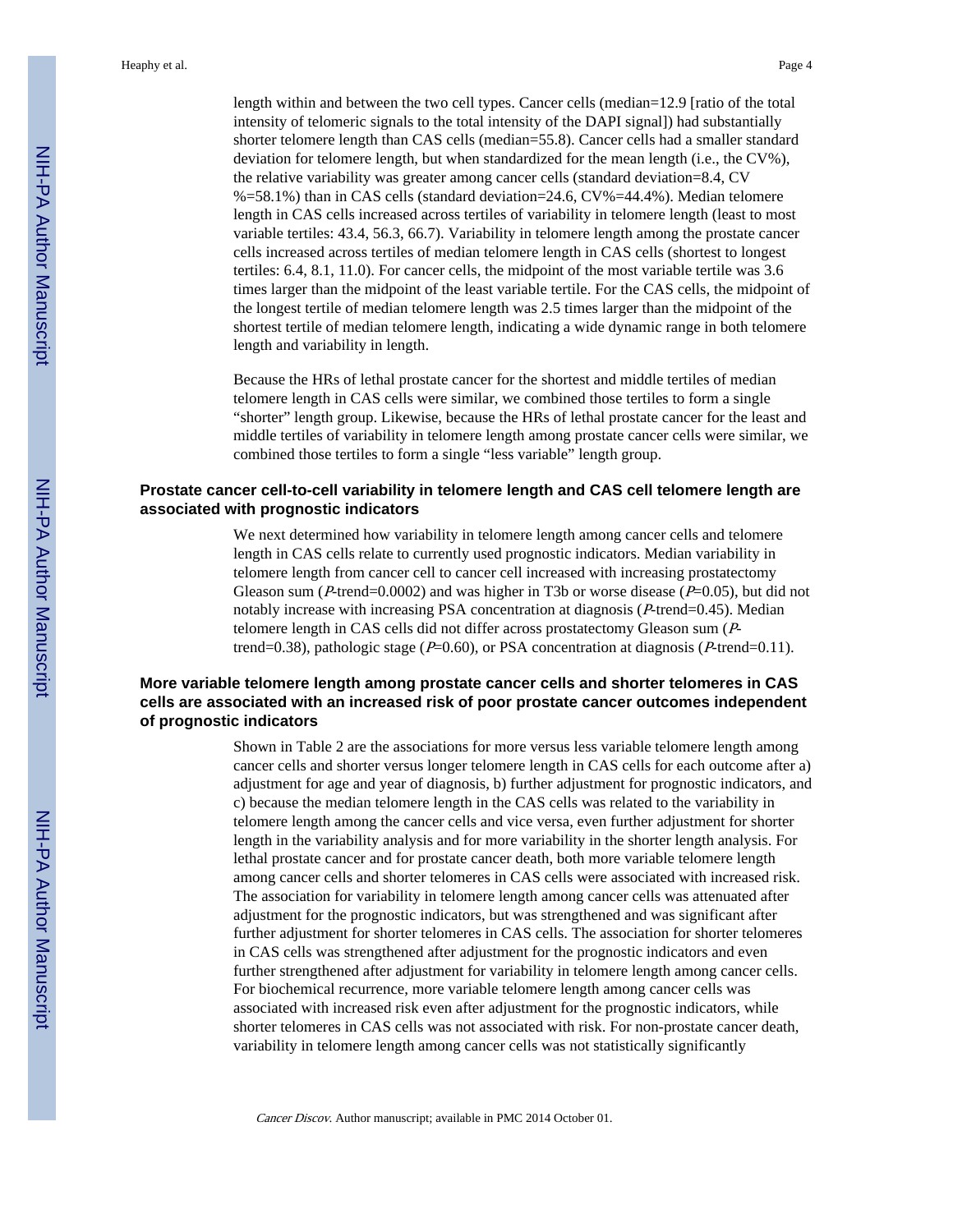associated with risk, although shorter telomere length in CAS cells was possibly, but not statistically significantly, inversely associated.

#### **Defining the "the telomere biomarker" and its association with prognostic indicators**

Given that the associations of more variable telomere length from cancer cell to cancer cell and shorter telomeres in CAS cells with prostate cancer outcomes were independent of one another, we combined them to form four groups: less variable [among cancer cells]/longer [in CAS cells] (reference), more variable/longer, less variable/shorter, and more variable/ shorter. We refer to the combined groups as "the telomere biomarker". Prostatectomy Gleason sum, pathologic stage, and PSA concentration at diagnosis differed among the telomere biomarker groups (Table 1). The less variable/longer combination tended to have the most favorable clinicopathologic prognostic indicators, the more variable/shorter and more variable/longer combinations tended to have similar and less favorable indicators, and the less variable/shorter combination had indicators that were intermediate (Table 1).

#### **Men with the more variable/shorter combination of the telomere biomarker had poorer disease-free survival than other men**

Figure 2 shows survival curves for the four telomere biomarker groups; these results are unadjusted. For biochemical recurrence (Fig. 2A), men with the more variable/shorter and more variable/longer combinations had similarly higher risk over time, men with the less variable/longer combination had the lowest risk, and men with the less variable/shorter combination had an intermediate risk (overall log-rank test comparing the 4 combinations:  $P=0.002$ ). Men with the more variable/shorter combination were the most likely to experience lethal prostate cancer (Fig. 2B) and prostate cancer death (Fig. 2C) over time, whereas the men with the less variable/longer combination were the least likely to experience these outcomes, and men with the other two combinations had intermediate risk (for both outcomes - logrank test comparing the 4 combinations:  $P<0.0001$ ; logrank test comparing the more variable/shorter to less variable/longer: P<0.0001). The telomere biomarker groups did not statistically significantly differ  $(P=0.20)$  on risk of non-prostate cancer death over time (Fig. 2D), supporting the specificity of the biomarker for prostatecancer outcomes.

#### **The more variable/shorter combination of the telomere biomarker is strongly associated with increased risk of poor prostate cancer outcomes independent of prognostic indicators**

Table 3 shows the association between each telomere biomarker group and outcomes after a) adjustment for age and year of diagnosis, and b) further adjustment for the commonly used prognostic indicators. Men with the more variable/shorter combination were more likely to subsequently progress to lethal prostate cancer and prostate cancer death after adjustment for age and year of diagnosis, and even after further taking the prognostic indicators into account. When compared with men with the less variable/longer combination, men with the more variable/shorter combination had 8 times the risk of lethal prostate cancer ( $P=0.005$ ) and 14 times the risk of prostate cancer death  $(P=0.01)$  after multivariable adjustment. Men with the other two combinations possibly had a higher risk of lethal prostate cancer and prostate cancer death, although the results were not statistically significant. The more variable/shorter combination was weakly associated with biochemical recurrence. The telomere biomarker was not associated with non-prostate cancer death. Taken together, these results support the potential utility of the telomere biomarker as a prognostic indicator specifically of poor prostate cancer outcome.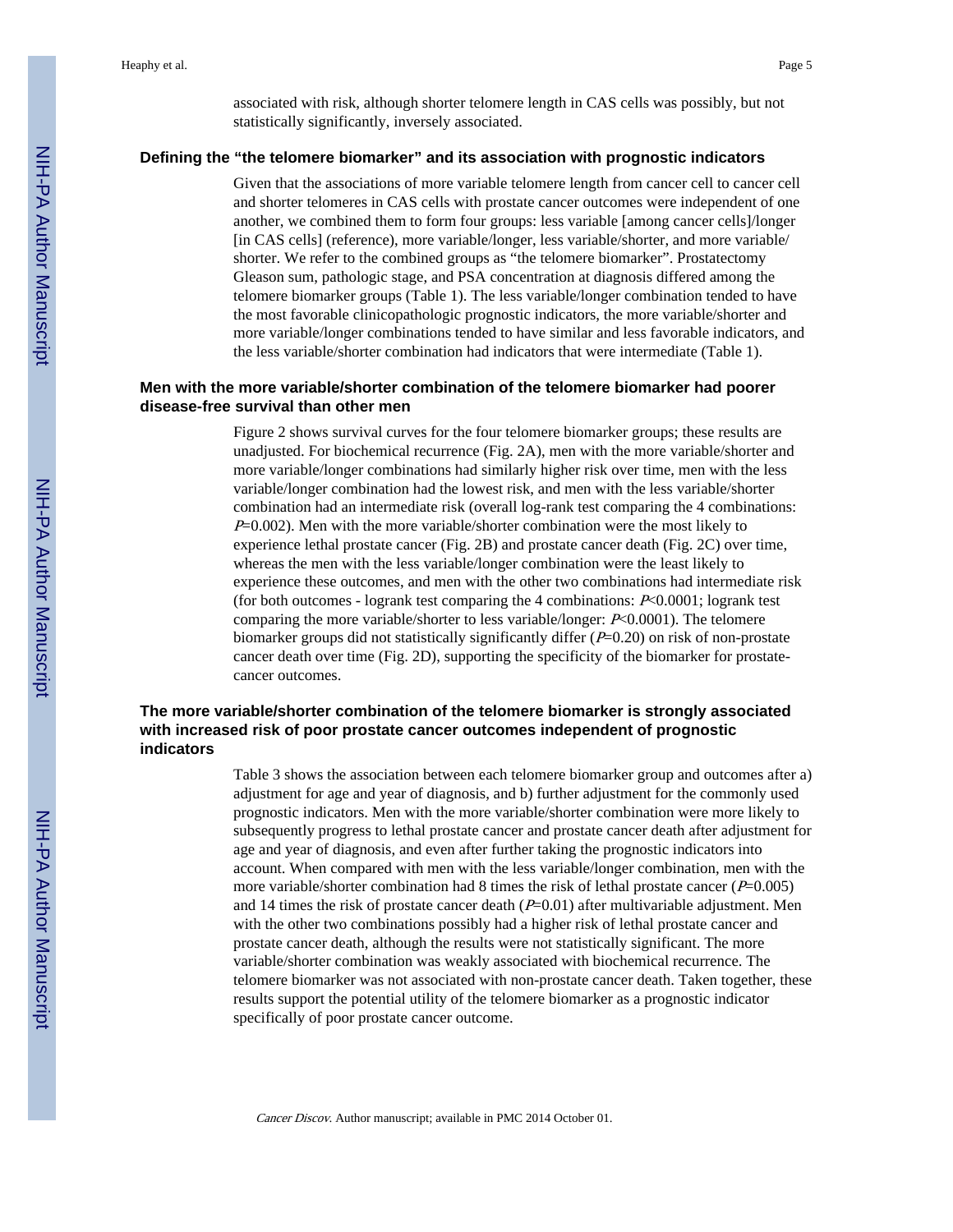#### **Men with the less variable/longer combination of the telomere biomarker were much less likely to die of their prostate cancer than expected, and their time to poor outcome was much longer**

Only 1 man (expected 5.8 men) in the less variable/longer combination died of his prostate cancer, whereas 20 men (expected 10.4 men) in the more variable/shorter combination died of their prostate cancers. The time from diagnosis to prostate cancer death was 16.5 years for the former man despite having Gleason 9 (stage T2aN0M0) disease, whereas the median time from diagnosis to prostate cancer death was 8.4 years for the latter men. Adjusting for the prognostic indicators, men with the less variable/longer combination had an HR of lethal prostate cancer of 0.23 (95% CI 0.06-0.93;  $P=0.04$ ) and an HR of prostate cancer death of 0.13 (95% CI 0.02-0.96;  $P=0.05$ ) when compared to men with all other telomere biomarker combinations. These findings support that the telomere biomarker may point to men who are unlikely to progress or who may progress more slowly after surgical treatment.

#### **The telomere biomarker adds to the predictive capability of the currently used prognostic indicators**

We considered the predictive capability of the telomere biomarker for prostate cancer outcomes relative to the currently used prognostic indicators. In the multivariable model that included the prognostic indicators plus the telomere biomarker, the HRs of lethal prostate cancer and prostate cancer death for the more variable/shorter combination were of the same order of magnitude and statistical significance as for prostatectomy Gleason sum and pathologic stage (Table 4). We also calculated the C-statistic (i.e., the area under the receiver operating characteristics curve) for the telomere biomarker. For lethal prostate cancer, the C-statistic improved from 0.63 to 0.74 when adding the telomere biomarker to the model with age and year of diagnosis. When adding the telomere biomarker to the model with the prognostic indicators stage, prostatectomy Gleason sum, and PSA concentration at diagnosis, the C-statistic improved from 0.85 to 0.87. For prostate cancer death, the Cstatistic improved from 0.67 to 0.79 when adding the telomere biomarker to the model with age and year of diagnosis. When adding the telomere biomarker to the model with the prognostic indicators, the C-statistic improved from 0.91 to 0.93. Thus, we have documented that the telomere biomarker is an independent predictor of poor outcome, and it has the potential to add to the predictive capability of the currently used prognostic indicators.

#### **Notably, the telomere biomarker predicts poor outcome even in men with intermediate risk disease**

Treatment decision-making for clinically-localized Gleason 7 prostate cancer is difficult because of variable disease course. Thus, we determined whether the telomere biomarker improves prognostication for these men  $(N=351)$ . When comparing the more variable/ shorter combination to all other combinations, the HR of lethal prostate cancer was 3.67 (95% CI 1.60-8.40, P=0.002) in men with Gleason 7 disease (in all men: HR=2.83, 95% CI 1.59-5.03, P=0.0004). For prostate cancer death, the HR was 7.13 (95% CI 2.71-18.77; <sup>P</sup><0.0001) in men with Gleason 7 disease (in all men: HR=3.12, 95% CI 1.68-5.77, P=0.0003). Further, among men with Gleason 7 disease, when adding the telomere biomarker to the currently used prognostic indicators, the C-statistic improved from 0.82 to 0.84 for lethal prostate cancer, and from 0.85 to 0.90 for prostate cancer death. Importantly, even in intermediate risk disease, the telomere biomarker may identify men who are more or less likely to experience poor outcome.

#### **Discussion**

In this prospective study, men with more variable telomere length from prostate cancer cell to prostate cancer cell and shorter telomeres in prostate cancer-associated stromal cells had 8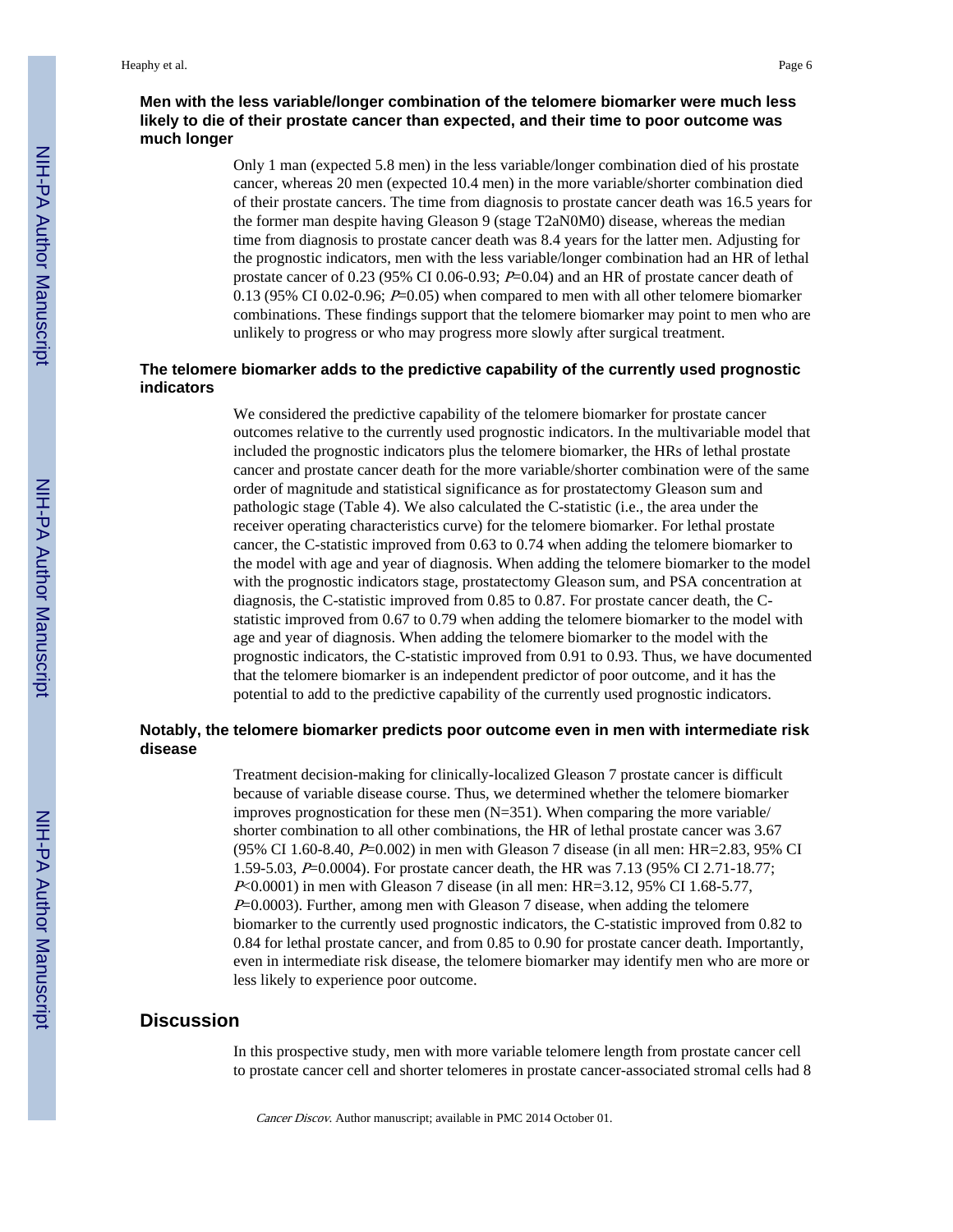times the risk of progressing to lethal prostate cancer, and 14 times the risk of dying of their prostate cancer when compared with men with less variable telomere length among prostate cancer cells and longer telomeres in prostate-cancer associated stromal cells. These associations were independent of the currently used prognostic indicators. In contrast, men who had less variable telomere length from cancer cell to cancer cell and had longer telomeres in CAS cells were 87% less likely to die of their prostate cancers. The telomere biomarker added to the capability of the currently used prognostic indicators for predicting poor outcome in men surgically treated for clinically-localized prostate cancer, even in men with intermediate risk disease. The excess of prostate cancer deaths in the more variable/ shorter combination and the deficit of deaths in the less variable/longer combination suggest that the telomere biomarker may have utility in identifying men who may and may not require additional treatment and enhanced surveillance.

Telomeres are comprised of the repeating hexanucleotide DNA sequence, TTAGGG, bound by the six-member shelterin protein complex (1, 2). This telomere complex maintains chromosomal stability by inhibiting exonucleolytic degradation, inhibiting inappropriate homologous recombination, and preventing the chromosome ends from being recognized as double-strand breaks, thereby averting chromosomal fusions (3, 10). In normal somatic cells, critical telomere shortening leads to p53-dependent senescence or apoptosis (11, 12). In cancer cells, cell cycle checkpoints are typically abrogated. In this setting, critical telomere shortening and chromosomal breakage-fusion-bridge cycles may lead to genomic instability (13). Using high-resolution *in situ* methods, extensive telomere shortening has been observed in cancer cells compared with normal epithelial cells in the vast majority of prostate cancers and in high-grade prostatic intraepithelial neoplasia (4, 14).

Given that dysfunctional telomeres contribute to genomic instability and promotes tumorigenesis (15), we hypothesized that increased telomere shortening in prostate cancer cells would drive the evolution of cell clones capable of invasion, extravasation, and metastasis. Therefore, we expected that prostate cancers possessing the greatest degree of telomere loss would have a more aggressive disease phenotype and thus a worse outcome. While we verified that telomeres were shorter, on average, in cancer cells than in neighboring benign-appearing cells, we found that *variability* in telomere length among the cancer cells, rather than telomere length, was associated with risk of poor outcome. Shorter telomeres in cancer-associated stromal cells were even more strongly associated with risk of poor outcome. The combination of variability in telomere length among cancer cells and telomere length in cancer-associated stromal cells, which we call the "telomere biomarker", was a stronger predictor of prostate cancer outcome than either alone. Notably, the telomere biomarker was also strongly associated and predictive of outcome in men with Gleason 7 disease.

Only three studies have investigated telomere length and prostate cancer outcomes previously; these were small retrospective studies (5-7) that used DNA extracted from cancer-containing tissue sections. These studies observed statistically significant independent associations of reduced telomeric DNA content, reflecting shorter telomeres, in prostatectomy specimens (5, 7) and in biopsy specimens (6) with risk of prostate cancer recurrence or death. In contrast to those studies, our study was prospective, 5-times larger, and our method provided individual cell resolution, thus enabling us to evaluate the contributions of telomere length differences in specific malignant and benign-appearing cell types to clinical outcome.

Recent studies have observed telomere shortening in cancer-associated stromal cells (16, 17); such shortening may reflect a microenvironment that promotes tumor progression or may be a consequence of the tumor on surrounding cells (16). Regarding the former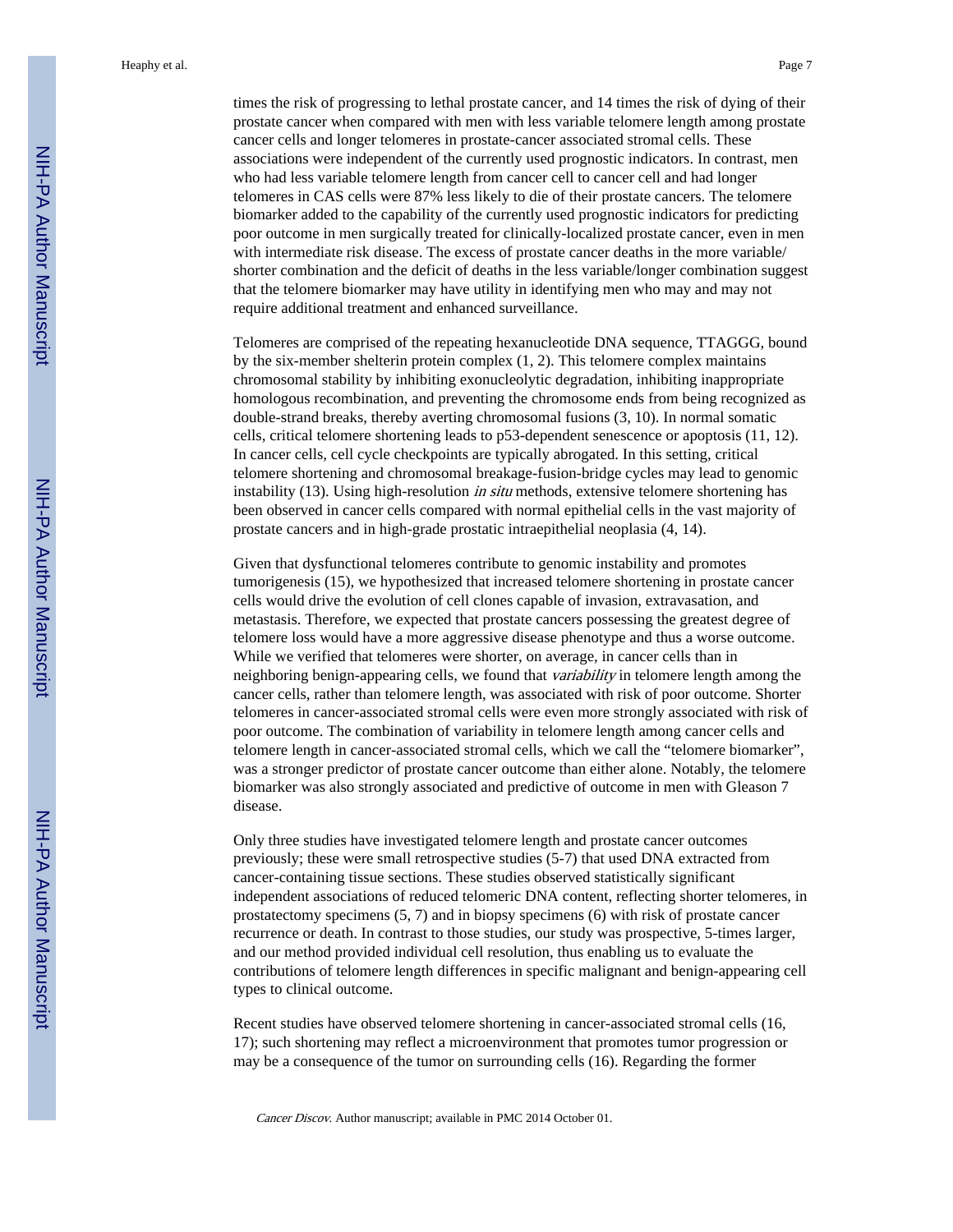possibility, mounting evidence suggests that microenvironmental alterations may initiate and promote prostate carcinogenesis. During normal development, stromal cells profoundly influence epithelial differentiation. In prostate tumors, the cancer-associated stroma frequently displays an altered gene expression profile (18, 19) and an increase in myofibroblasts and fibroblasts mimicking wound repair, a phenotype known as "reactive stroma" (20). Cunha and colleagues have demonstrated that prostate cancer-associated fibroblasts can induce proliferation and malignant transformation of cultured benign prostate epithelial cells (21). The prostate cancer-associated stroma can help promote tumor progression via several mechanisms including the expression of pro-tumorigenic factors (22). Relevant to our finding of an increased risk of poor outcome in men with shorter stromal telomeres, telomere shortening in fibroblasts has been shown to lead to a senescent phenotype that includes an altered pattern of secreted factors, many of which are known to be tumor promoting, including pro-inflammatory cytokines and matrix-degrading proteases (23). How might the stromal cells develop telomere shortening? While speculative, these reactive stromal cells may be developing telomere shortening as a response to tissue injury caused by the tumor cells. How might the tumor develop increased telomere length variability from cell to cell? Perhaps this variability reflects or leads to more generalized genetic instability, which in multiple cancer types tends to be related to more aggressive features (24). Future studies in which whole genome sequencing is employed in cases with and without high variability in telomere length from cancer cell to cancer cell could help answer this question.

Several aspects of our study merit discussion. With respect to generalizability, the men we studied are highly relevant to men who are being diagnosed with clinicallylocalized disease today. While the majority of men in the study were white, reflecting the demographics of the men who entered the health professions during a prior era, we do not have any evidence that our findings would not also apply to men of other racial/ethnic backgrounds. We selected the largest and usually the highest Gleason sum tumor focus then sampled multiple regions of that tumor focus selected to capture within-tumor heterogeneity. Given our tumor sampling strategy, we could not determine whether the telomere biomarker had different predictive capability by tumor focus in men with multiple foci. We used a method of telomere length determination that we previously documented to be both valid and reliable (9). For the assessment of telomere length we evaluated each cell type, where available. For some men, the tissue microarray (TMA) spots, which were sampled from areas of adenocarcinoma, did not contain sufficient normal-appearing luminal epithelial, basal epithelial, or stromal cells for analysis. Thus, the number of men in those analyses was smaller than for the cancer cell analysis. Cells of each type that were in sharp focus in the digital image of the TMA spots were selected for telomere length determination, but otherwise were not sampled with respect to the appearance of the cells. Nevertheless, the evaluated cells were not a random sample and it was not feasible to evaluate all potentially evaluable cells because the assay in its current implementation is extremely labor intensive. We used the ratio of the total intensity of telomeric signals to the total intensity of the DAPI signal to correct the telomere signals for the amount of DNA that was in the evaluable tissue plane of the stained tissue sections. We confirmed that variability in DAPI signals, which, in theory would be higher in aneuploid cancer cells, did not explain our findings (data not shown).

The number of men who experienced progression to metastasis and prostate cancer death was relatively small especially when we divided the men into the four telomere biomarker groups. In the less variable/longer combination, only 1 man died of prostate cancer; this group had a reduced risk of the outcome and thus a deficit of events is expected. Indeed, if the four telomere biomarker groups each had had the same risk of poor outcome, then the number of prostate cancer deaths expected in each group each exceeded 5. While variability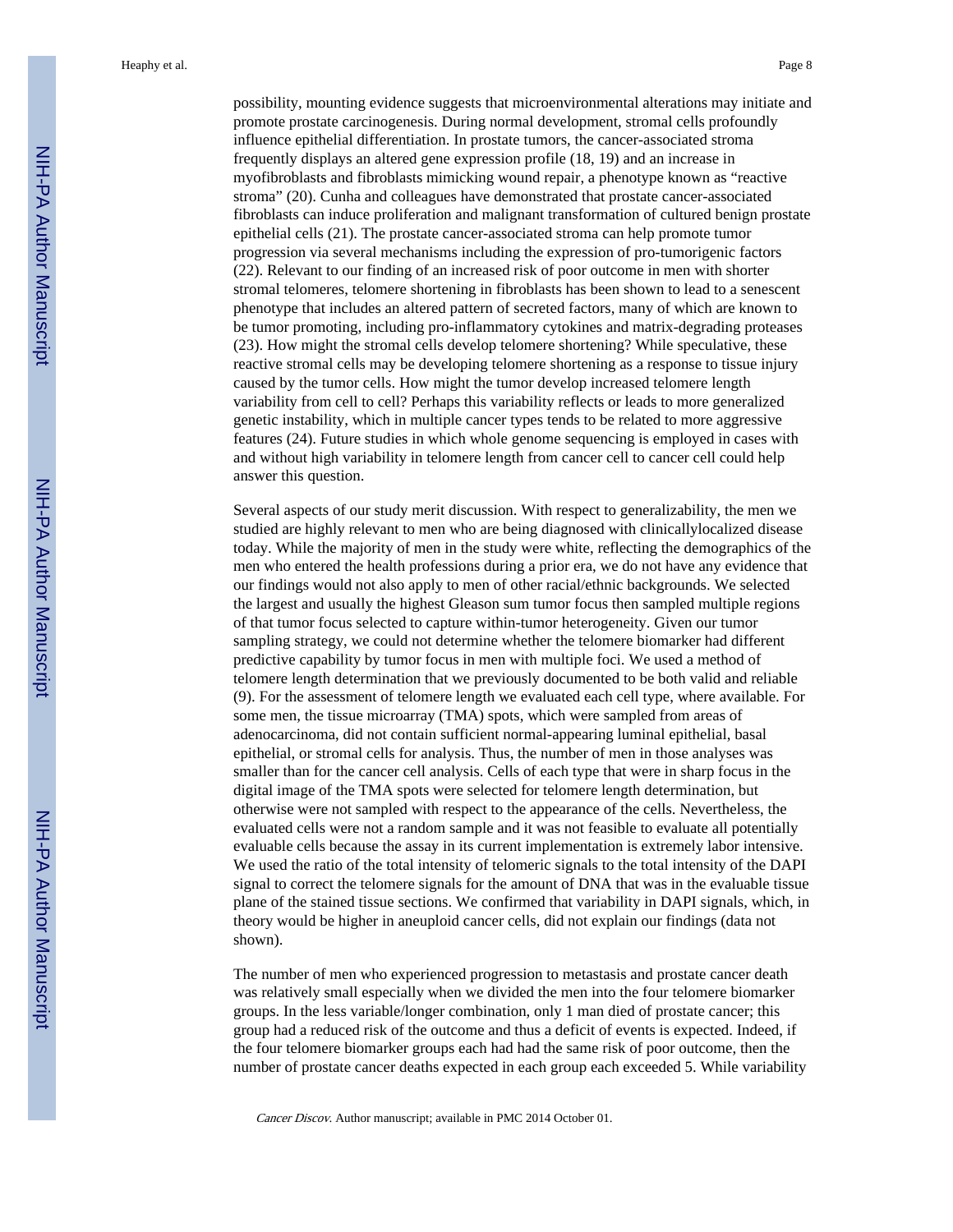in telomere length among the cancer cells captured some of the same risk prediction as pathologic stage and grade, the telomere biomarker associations with outcome were independent of the currently used prognostic indicators and telomere biomarker added to the predictive capability of the prognostic indicators. The residual prediction suggests that the telomere biomarker may capture other features of disease aggressiveness that stage and grade do not capture.

In summary, we have identified that the combination of more variable telomere length among prostate cancer cells and shorter telomeres in prostate-cancer associated stromal cells is potentially a new and independent tissue-based marker of prognosis in men surgically treated for clinically-localized prostate cancer, including in men with intermediate risk disease. Individually both telomere measurements are associated with an increased risk of lethal prostate cancer and prostate cancer death, but in combination (i.e. the telomere biomarker), these measurements are even more strongly positively associated with these outcomes. Future steps toward verifying the prognostic utility of the telomere biomarker include automating the assay for increased throughput and application to other cohorts of men. Also, future studies should address the utility of the telomere biomarker as a prognostic tool at the time of biopsy and in risk stratification for individualizing treatment and surveillance strategies.

#### **Materials and Methods**

#### **Study Population**

The study population was drawn from men participating in the Health Professionals Followup Study (HPFS), an ongoing prospective cohort study on risk factors for cancer and other chronic diseases [\(https://www.hsph.harvard.edu/hpfs\)](https://www.hsph.harvard.edu/hpfs). In 1986, 51,529 men aged 40-75 years old enrolled. We asked them to complete a mailed questionnaire on their medical history and lifestyle factors at baseline and then again every two years. The conduct of the HPFS was approved by the Human Subjects Committee of the Harvard School of Public Health. The study on telomere length in prostate tissue and risk of aggressive prostate cancer was additionally approved by the Institutional Review Board at the Johns Hopkins Bloomberg School of Public Health.

#### **Ascertainment of Prostate Cancer Cases and Their Follow-up**

On each follow-up questionnaire, we asked the men to report a diagnosis of prostate cancer. We were able to obtain medical records and pathology reports pertaining to their diagnosis for 94.5% of the men who reported a prostate cancer diagnosis or for whom prostate cancer was mentioned on the death certificate. We abstracted TNM stage and PSA concentration at diagnosis from these records. We followed these men from the date of their diagnosis through January 2010 for the development of biochemical recurrence, distant metastasis, prostate cancer death, and non-prostate cancer death. The diagnosis of biochemical recurrence and distant metastasis (to bone or other organs) was collected by mailed questionnaire and then confirmed by the treating doctor. We learned of a participant's death from family members, the postal system, or by searches of the National Death Index, which is estimated to have a sensitivity of more than 98% (25). Men were classified as having died from their prostate cancer if they had documented extensive metastatic disease. Follow-up for death is more than 98% complete for the HPFS cohort.

#### **Confirmation of Pathologic Tumor Characteristics and Construction of Tissue Microarrays (TMAs)**

After receiving participant permission, we requested tissue blocks of the prostatectomy specimens for the men who underwent surgical treatment for their prostate cancer from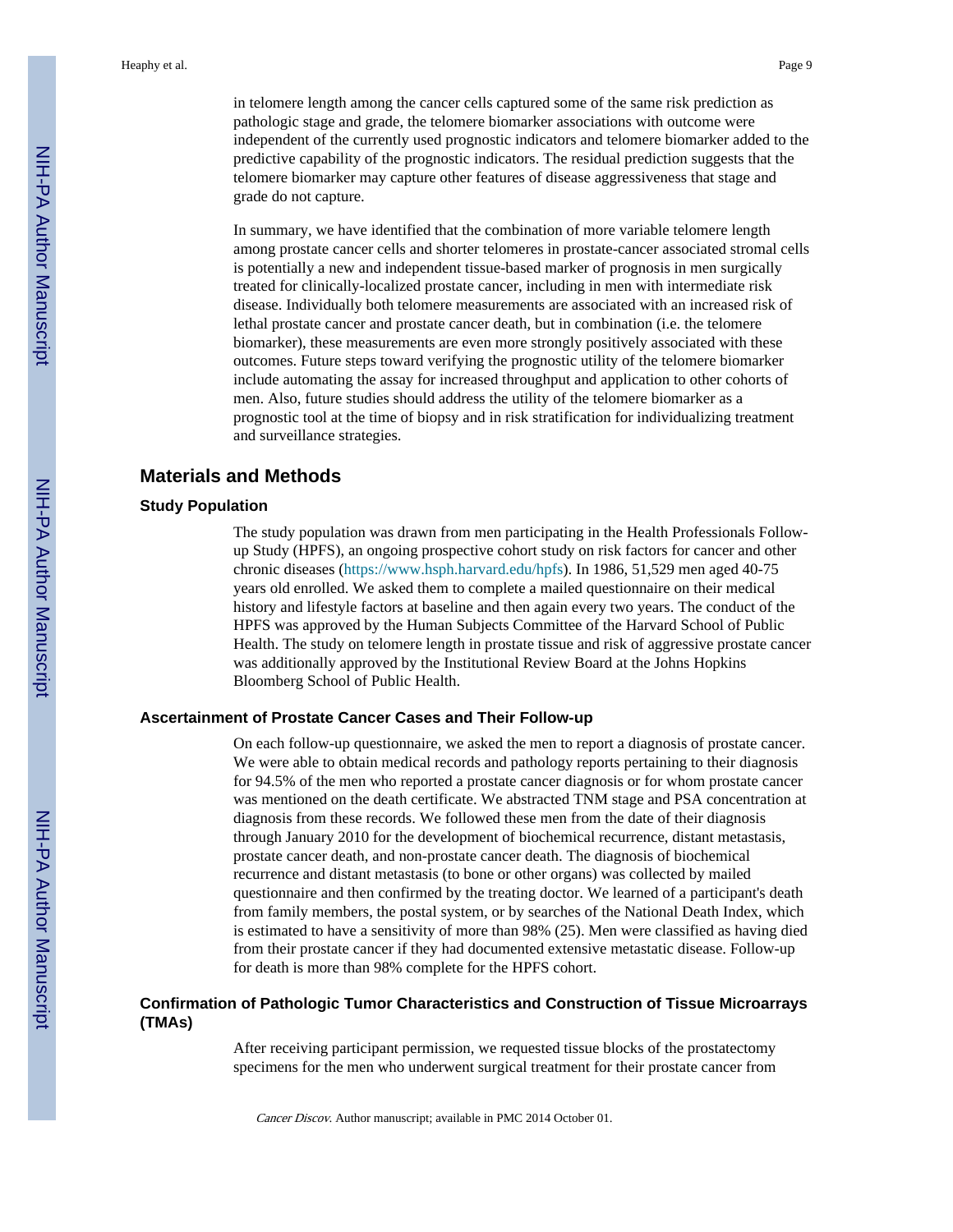hospitals around the US. Study pathologists re-reviewed H&E-stained tissue sections containing prostate cancer and assigned a standardized Gleason sum as previously described (26); we used this Gleason sum in the analyses. We used five TMAs that were constructed for 631 prostate cancer cases as previously described (27). Briefly, a study pathologist selected the tumor focus that was the largest and/or had the highest Gleason sum, selected at least three areas of that focus, and then sampled them using 0.6 mm biopsy needles. For this analysis on telomere length, we excluded one man whose date of diagnosis and death were the same, men who had a prior history of a different primary cancer  $(N=7)$ , and men who were diagnosed with prostate cancer incidentally after having undergone a transurethral resection of the prostate for the treatment of symptomatic benign prostatic hyperplasia (N=27). After these exclusions, 596 men were available for this analysis.

#### **Measurement of Telomere Length Using FISH**

**FISH staining—**Telomere length was assessed by telomere-specific fluorescence in situ hybridization (FISH) staining for telomeric DNA as previously described (9). Deparaffinized TMA slides were hydrated through a graded ethanol series, placed in deionized water, followed by deionized water plus 0.1% Tween-20. The TMA slides were steamed for 14 minutes (Black and Decker Handy Steamer Plus; Black and Decker) in citrate buffer (catalog No. H-3300; Vector Laboratories), removed and allowed to cool at room temperature for 5 minutes. The TMA slides were placed in PBS with Tween (PBST; catalog No. P-3563; Sigma) for 5 minutes, thoroughly rinsed with deionized water, followed by 95% ethanol for 5 minutes, and then air-dried. Twenty-five μL of a Cy3-labeled telomere-specific peptide nucleic acid hybridization probe (0.3 μg/mL peptide nucleic acid in 70% formamide, 10 mmol/L Tris, pH 7.5, 0.5% B/M Blocking reagent (catalog No. 1814-320; Boehringer-Mannheim) was applied, coverslipped, and denaturated by incubation for 4 minutes at 83°C. The TMA slides were then hybridized at room temperature for 2 hours in the dark. Following hybridization, the coverslips were then carefully removed and the slides were washed twice in peptide nucleic acid wash solution (70% formamide, 10 mmol/L Tris, pH 7.5, 0.1% albumin (from 30% albumin solution, catalog No. A-7284; Sigma) for 15 minutes each. The slides were rinsed in PBST followed by application of primary antibody (anticytokeratin antibody 34 E12, catalog no. 30904; Enzo Diagnostics, Farmingdale, NY) and incubated overnight at 4°C. After the incubation, the TMA slides were rinsed in PBST followed by application of fluorescent secondary antibody labeled with Alexa Fluor 488 (Molecular Probes) diluted 1:100 in Dulbecco's PBS, and incubated at room temperature for 30 minutes. The TMA slides were then rinsed in PBST, thoroughly washed in deionized water, drained and counterstained with 4-6-diamidino-2-phenylindole (DAPI) (500 ng/mL in deionized water, Sigma Chemical Co. Cat #D-8417) for 5 minutes at room temperature. The TMA slides were then mounted with Prolong anti-fade mounting medium (catalog No. P-7481; Molecular Probes) and imaged. The peptide nucleic acid probe complementary to the mammalian telomere repeat sequence was obtained from Applied Biosystems. The probe has the sequence (N-terminus to C-terminus) CCCTAACCCTAACCCTAA with an N-terminal covalently linked Cy3 fluorescent dye. As a positive control for hybridization efficiency, a FITC-labeled peptide nucleic acid probe having the sequence ATTCGTTGGAAACGGGA with specificity for human centromeric DNA repeats (CENP-B binding sequence) was also included in the hybridization solution.

**Microscopy—**The TMA slides were imaged with a Nikon 50i epifluorescence microscope equipped with X-Cite series 120 illuminator (EXFO Photonics Solutions Inc., Ontario, CA) using a 40X/0.95 NA PlanApo lens with correction collar. Fluorescence excitation/emission filters are as follows: Cy3 excitation, 546 nm/10 nm BP; emission, 578 nm LP (Carl Zeiss Inc.); DAPI excitation, 330 nm; emission, 400 nm via an XF02 fluorescence set (Omega Optical, Brattleboro, VT); Alexa Fluor 488 excitation, 475 nm; emission, 535 via a B-2E/C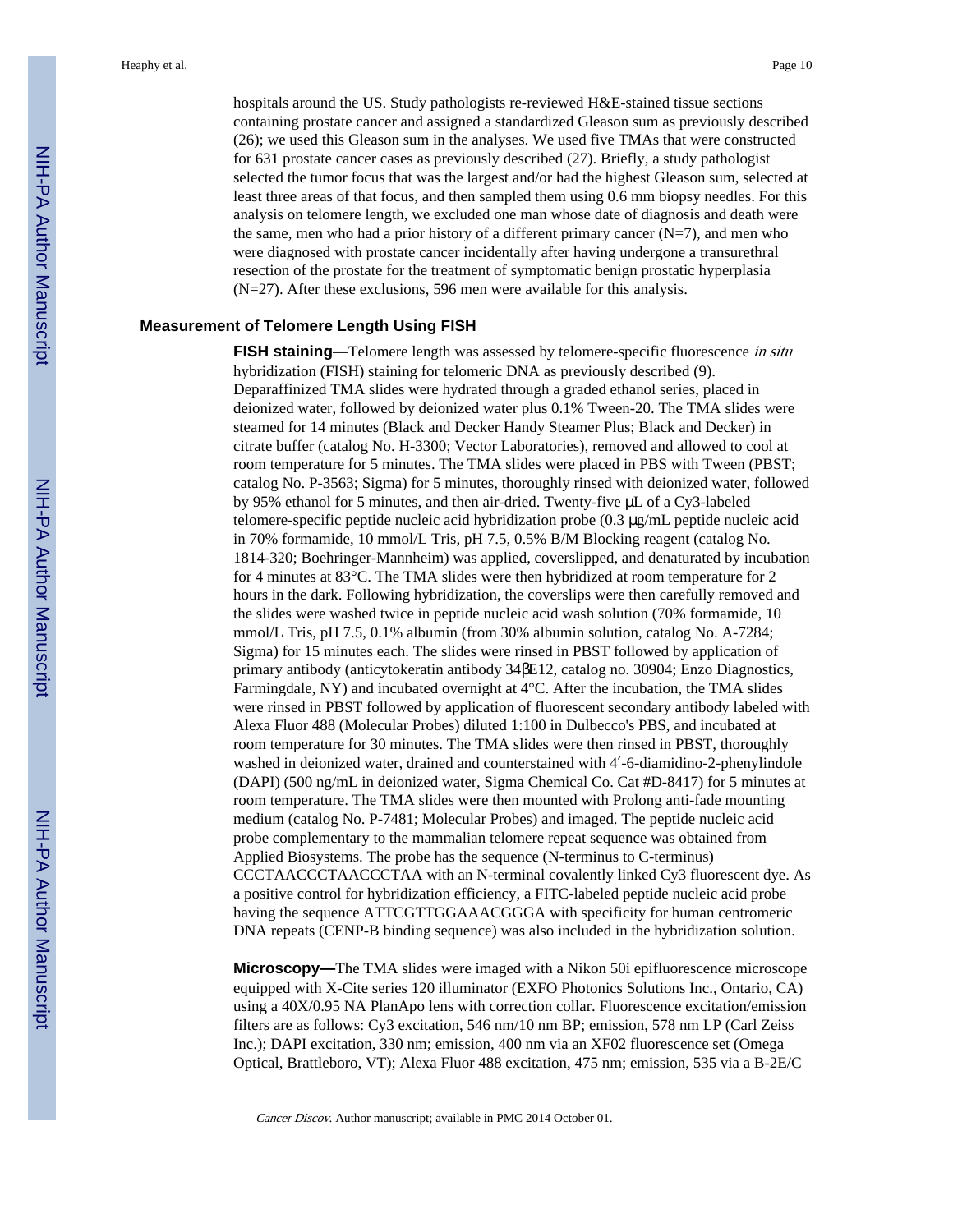filter set. For each color channel, separate grayscale images were captured using Nikon NIS-Elements software and an attached Photometrics CoolsnapEZ digital cooled CCD camera, and saved as 12-bit uncompressed TIFF files for use in downstream image analysis. Exposure times were set such that fluorescence signal saturation was avoided. Integration times typically ranged from 400 to 800 milliseconds for Cy3 (telomere) and FITC (centromere) signal capture, 50 to 100 milliseconds for the DAPI nuclear counter-stain, and 100 ms to 400 ms for Alexa Fluor 488-conjugated antibodies. For cases with differing exposure times, arithmetic adjustment was made based on the known linear response characteristics of the imaging system. In all cases, telomeric signals were within the linear response range of the charge-coupled device camera, which was confirmed by use of fluorescent microbead intensity standards (InSpeck microscope image intensity calibration fluorescent microspheres; Molecular Probes).

**Telomere length assessment—**The digitized fluorescent telomere FISH signals were quantified using the open source, JAVA-based image analysis software package ImageJ [\(http://rsb.info.nih.gov/ij/\)](http://rsb.info.nih.gov/ij/) and a custom designed plugin ("Telometer"; [http://](http://demarzolab.pathology.jhmi.edu/telometer/) [demarzolab.pathology.jhmi.edu/telometer/](http://demarzolab.pathology.jhmi.edu/telometer/)). Matched telomeric and nuclear DNA grayscale TIFF image files were normalized by simple background subtraction, and the resulting telomere image was then run through a sharpening filter, followed by enhancement using a rolling ball algorithm for contouring of telomeric spots. A binarized mask of the telomere signals was then created and applied to the original unfiltered Cy3 telomere fluorescence image for data extraction. Data were recorded on an individual cell basis. For each cell, a region of interest was manually defined on the DAPI image by use of the freeform drawing tool in ImageJ. Guidance for cell type selection was provided by comparison to a separate 3 color merged image showing the combined DAPI, the telomere stain as well as the immunofluorescence stain; in this case delineating benign prostatic basal cells. Telomeric signals identified by the binary segment mask, which were contained within the area inscribed by each circled nuclear DNA (DAPI) signal area, were then measured, and the data for each telomeric spot was tabulated. The total DAPI (DNA) fluorescence signal for each selected nucleus was likewise quantified. For each selected cell, the individual telomere intensities were summed ("telomere sum"), and this total was divided by the total DAPI fluorescence signal ("DAPI sum") for that same nucleus. This normalization to the nuclear DAPI signal corrects for differences in nuclear cutting planes and ploidy.

In TMA spots containing cancer, we evaluated prostate adenocarcinoma cells and the following cancer-associated cell types: benign-appearing prostate luminal epithelial, basal epithelial, and stromal (fibroblasts and smooth muscle). A small number of TMA spots did not contain cancer because of purposive sampling or because the cancer focus was exhausted during prior serial sectioning, leaving only benign-appearing tissue (N=133 men). In these TMA spots, we were able to evaluate benign-appearing prostate luminal epithelial, basal epithelial, and stromal cells. For each of the above cell types, we selected and analyzed 30 to 50 individual cells per man; not all cell types were available for evaluation for each man. For all TMA spots, other cell types, such as infiltrating lymphocytes, were excluded from the image analysis based on morphologic features. Tabulated data were stored in a MySQL ([http://www.mysql.com\)](http://www.mysql.com) database and viewed through Microsoft Access (Microsoft Corp.).

#### **Statistical Analysis**

For each man and each of his cell types, we calculated (i) the median ratio of telomere sum to DAPI sum as the measure of central tendency; (ii) the standard deviation and the  $25<sup>th</sup>$  to 75th, 10th to 90th, and 5th to 95th percentile ranges as measures of variability from cell to cell; and (iii) the coefficient of variation (the standard deviation divided by the mean) as a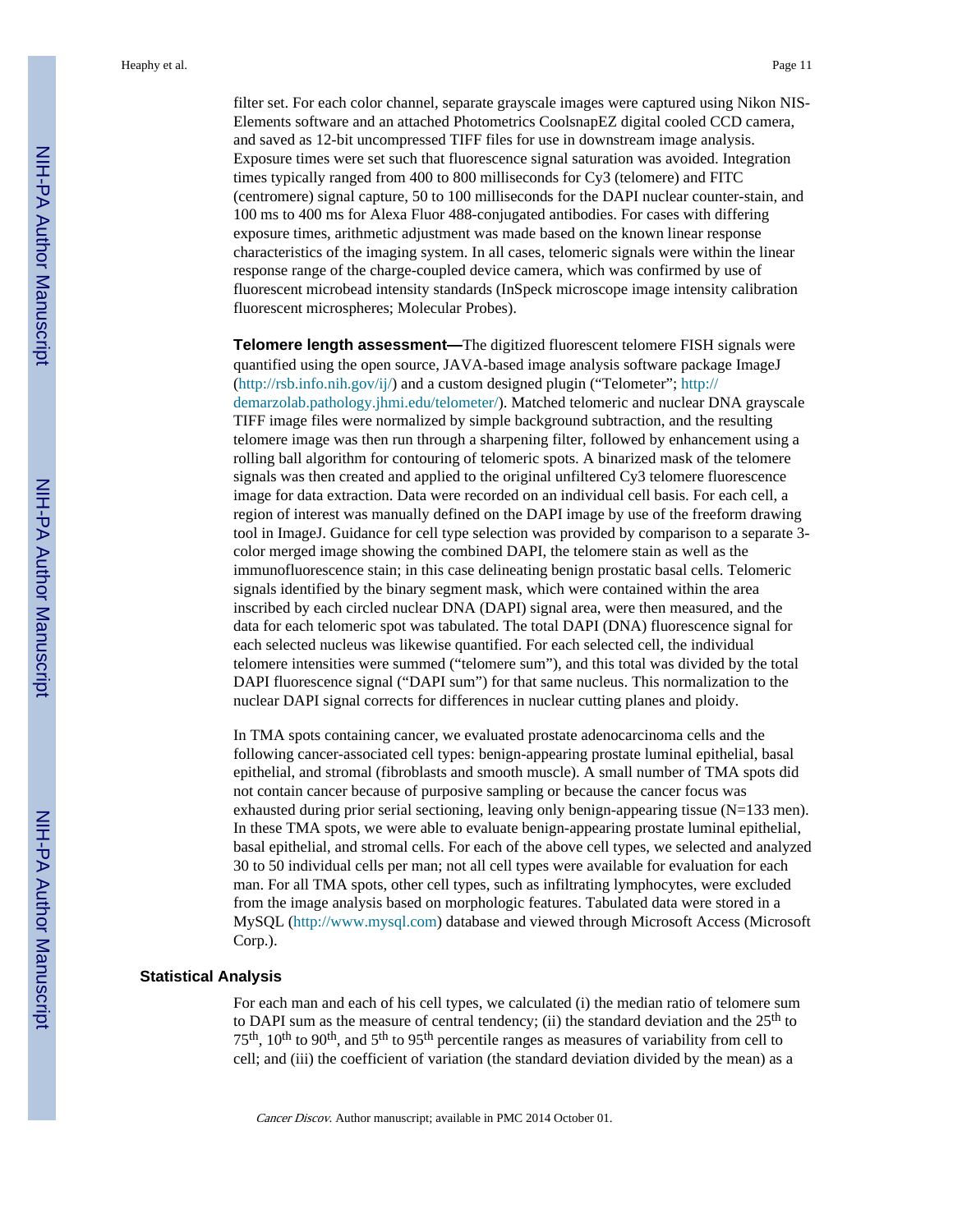standardized measure of variability. We divided the distribution of these measures into tertiles. We combined over adjacent tertiles that had similar associations. After viewing these results, we combined over telomere length in the CAS cells (shorter/longer) and variability in telomere length among the prostate cancer cells (more/less) to create four groups. We characterized the men by their demographic and prognostic indicators overall and by the combination of telomere length in CAS cells and variability in telomere length among the prostate cancer cells and tested for differences across the combinations using the chi-square test for proportions and one-way ANOVA for means. We determined whether length or variability in length differed across prognostic indicators – pathologic stage, prostatectomy Gleason sum, and PSA concentration at diagnosis.

To evaluate the association of telomere length, variability in length, and the telomere biomarker with prostate cancer outcomes and non-prostate cancer death, we generated two analytic cohorts. For progression to biochemical recurrence and lethal prostate cancer (defined as the subsequent development of distant metastasis or prostate cancer death), the analytic cohort consisted of men with clinically-localized disease without pathologic stage N1 or M1 (excluded N=7, total N=589 of which 560 were in the telomere biomarker analysis) at the time of prostatectomy. For prostate cancer death and non-prostate cancer death, the analytic cohort consisted of men with clinically-localized disease irrespective of pathologic stage (N=596). For each outcome, we generated Kaplan-Meier curves for the four telomere biomarker groups and tested differences in the curves using the log-rank test. Separately by cell type, we estimated the hazard ratio (HR) and 95% confidence interval (CI) of each outcome using Cox proportional hazards regression. For telomere length in CAS cells and for telomere length variability among prostate cancer cells, we ran three models that were (i) adjusted for age (continuous) and calendar year (continuous) at diagnosis; (ii) further adjusted for prostatectomy Gleason sum (indicator variables: 3+4, 4+3, 8, versus 6 (reference)), pathologic TNM stage (T3b versus < T3b (reference)) and PSA at diagnosis (indicator variables: 10-20, >20, unknown, versus <10 ng/mL (reference)); and (iii) additionally mutually adjusted for telomere length and variability in length. For the combination of telomere length and variability in telomere length, we also ran models (i) and (ii). We calculated the C-statistic (28) for the model that included age and date of diagnosis, and the model the further included the prognostic indicators. Then, we added the telomere biomarker to these models. All analyses were performed using SAS v 9.2 (SAS Institute, Cary, NC). All statistical tests were two-sided, with P<0.05 considered to be statistically significant.

#### **Acknowledgments**

We thank Walter C. Willett, MD, DrPH, the Principal Investigator of the Health Professionals Follow-up Study, for has continued support. We would like to thank the participants and staff of the HPFS for their valuable contributions as well as the following state cancer registries for their help: AL, AZ, AR, CA, CO, CT, DE, FL, GA, ID, IL, IN, IA, KY, LA, ME, MD, MA, MI, NE, NH, NJ, NY, NC, ND, OH, OK, OR, PA, RI, SC, TN, TX, VA, WA, WY. We also thank Dr. Michael C. Haffner for helpful discussions, and James Morgan in Dr. De Marzo's laboratory for his assistance with the telomere quantification software.

**Grant support:** This study was supported by the Department of Defense grant W81XWH-05-1-0030 (Hopkins, Platz, PI) and additionally by Public Health Service research grant P50 CA58236 from the National Cancer Institute, National Institutes of Health, Department of Health and Human Services (Hopkins, William G. Nelson, PI; Pathology Core, De Marzo, Director). Dr. Heaphy was supported by Department of Defense grant W81XWH-09-1-0650 (Hopkins, Heaphy, PI). Dr. Joshu, the Martin D. Abeloff, MD Scholar-in-Training in Cancer Prevention, was supported by the Seraph Foundation. Dr. Kenfield was supported by the Prostate Cancer Foundation. The Health Professionals Follow-up Study was supported by Public Health Service research grants CA55075 and CA72036 (National Cancer Institute) and HL35464 (National Heart, Lung, and Blood Institute) from the National Institutes of Health, Department of Health and Human Services (Harvard, Willett, PI). Additional support for the study of prostate cancer in the HPFS includes CA133891 (Harvard, Giovannucci, PI) and CA141298 (Harvard, Stampfer, PI). The development of the HPFS prostate cancer tissue microarrays was supported by Department of Defense grant W81XWH-05-1-0562 (Harvard, Mucci, PI). The content is solely the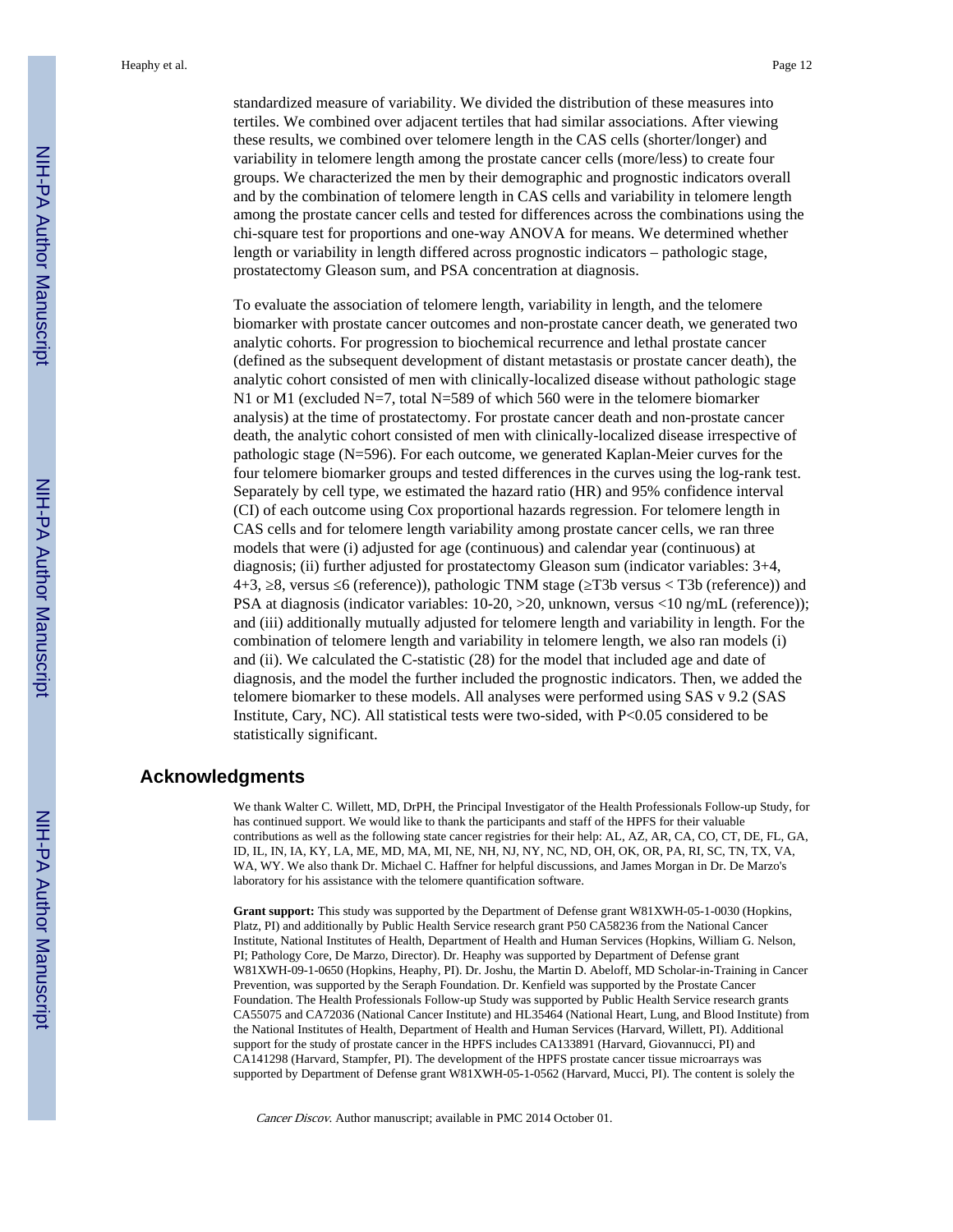responsibility of the authors and does not necessarily represent the official views of the National Cancer Institute or the National Institutes of Health.

#### **References**

- 1. Blackburn EH. Telomeres. Trends Biochem Sci. 1991; 16:378–81. [PubMed: 1785140]
- 2. Palm W, de Lange T. How shelterin protects mammalian telomeres. Annu Rev Genet. 2008; 42:301–34. [PubMed: 18680434]
- 3. O'Sullivan RJ, Karlseder J. Telomeres: protecting chromosomes against genome instability. Nat Rev Mol Cell Biol. 2010; 11:171–81. [PubMed: 20125188]
- 4. Meeker AK, Hicks JL, Platz EA, March GE, Bennett CJ, Delannoy MJ, et al. Telomere shortening is an early somatic DNA alteration in human prostate tumorigenesis. Cancer Res. 2002; 62:6405–9. [PubMed: 12438224]
- 5. Fordyce CA, Heaphy CM, Joste NE, Smith AY, Hunt WC, Griffith JK. Association between cancerfree survival and telomere DNA content in prostate tumors. J Urol. 2005; 173:610–4. [PubMed: 15643274]
- 6. Treat EG, Heaphy CM, Massie LW, Bisoffi M, Smith AY, Davis MS, et al. Telomere DNA content in prostate biopsies predicts early rise in prostate-specific antigen after radical prostatectomy for prostate cancer. Urology. 2010; 75:724–9. [PubMed: 19615720]
- 7. Donaldson L, Fordyce C, Gilliland F, Smith A, Feddersen R, Joste N, et al. Association between outcome and telomere DNA content in prostate cancer. J Urol. 1999; 162:1788–92. [PubMed: 10524936]
- 8. Merlo LM, Maley CC. The role of genetic diversity in cancer. J Clin Invest. 2010; 120:401–3. [PubMed: 20101092]
- 9. Meeker AK, Gage WR, Hicks JL, Simon I, Coffman JR, Platz EA, et al. Telomere length assessment in human archival tissues: combined telomere fluorescence in situ hybridization and immunostaining. Am J Pathol. 2002; 160:1259–68. [PubMed: 11943711]
- 10. de Lange T. How telomeres solve the end-protection problem. Science. 2009; 326:948–52. [PubMed: 19965504]
- 11. Vaziri H. Critical telomere shortening regulated by the ataxia-telangiectasia gene acts as a DNA damage signal leading to activation of p53 protein and limited life-span of human diploid fibroblasts. A review Biochemistry (Mosc). 1997; 62:1306–10.
- 12. d'Adda di Fagagna F, Reaper PM, Clay-Farrace L, Fiegler H, Carr P, Von Zglinicki T, et al. A DNA damage checkpoint response in telomere-initiated senescence. Nature. 2003; 426:194–8. [PubMed: 14608368]
- 13. Maser RS, DePinho RA. Connecting chromosomes, crisis, and cancer. Science. 2002; 297:565–9. [PubMed: 12142527]
- 14. Vukovic B, Park PC, Al-Maghrabi J, Beheshti B, Sweet J, Evans A, et al. Evidence of multifocality of telomere erosion in high-grade prostatic intraepithelial neoplasia (HPIN) and concurrent carcinoma. Oncogene. 2003; 22:1978–87. [PubMed: 12673203]
- 15. Artandi SE, Chang S, Lee SL, Alson S, Gottlieb GJ, Chin L, et al. Telomere dysfunction promotes non-reciprocal translocations and epithelial cancers in mice. Nature. 2000; 406:641–5. [PubMed: 10949306]
- 16. Heaphy CM, Fleet TM, Treat EG, Lee SJ, Smith AY, Davis MS, et al. Organ-wide telomeric status in diseased and disease-free prostatic tissues. Prostate. 2010; 70:1471–9. [PubMed: 20687220]
- 17. Joshua AM, Shen E, Yoshimoto M, Marrano P, Zielenska M, Evans AJ, et al. Topographical analysis of telomere length and correlation with genomic instability in whole mount prostatectomies. Prostate. 2011; 71:778–90. [PubMed: 21031437]
- 18. Richardson AM, Woodson K, Wang Y, Rodriguez-Canales J, Erickson HS, Tangrea MA, et al. Global expression analysis of prostate cancer-associated stroma and epithelia. Diagn Mol Pathol. 2007; 16:189–97. [PubMed: 18043281]
- 19. Ernst T, Hergenhahn M, Kenzelmann M, Cohen CD, Bonrouhi M, Weninger A, et al. Decrease and gain of gene expression are equally discriminatory markers for prostate carcinoma: a gene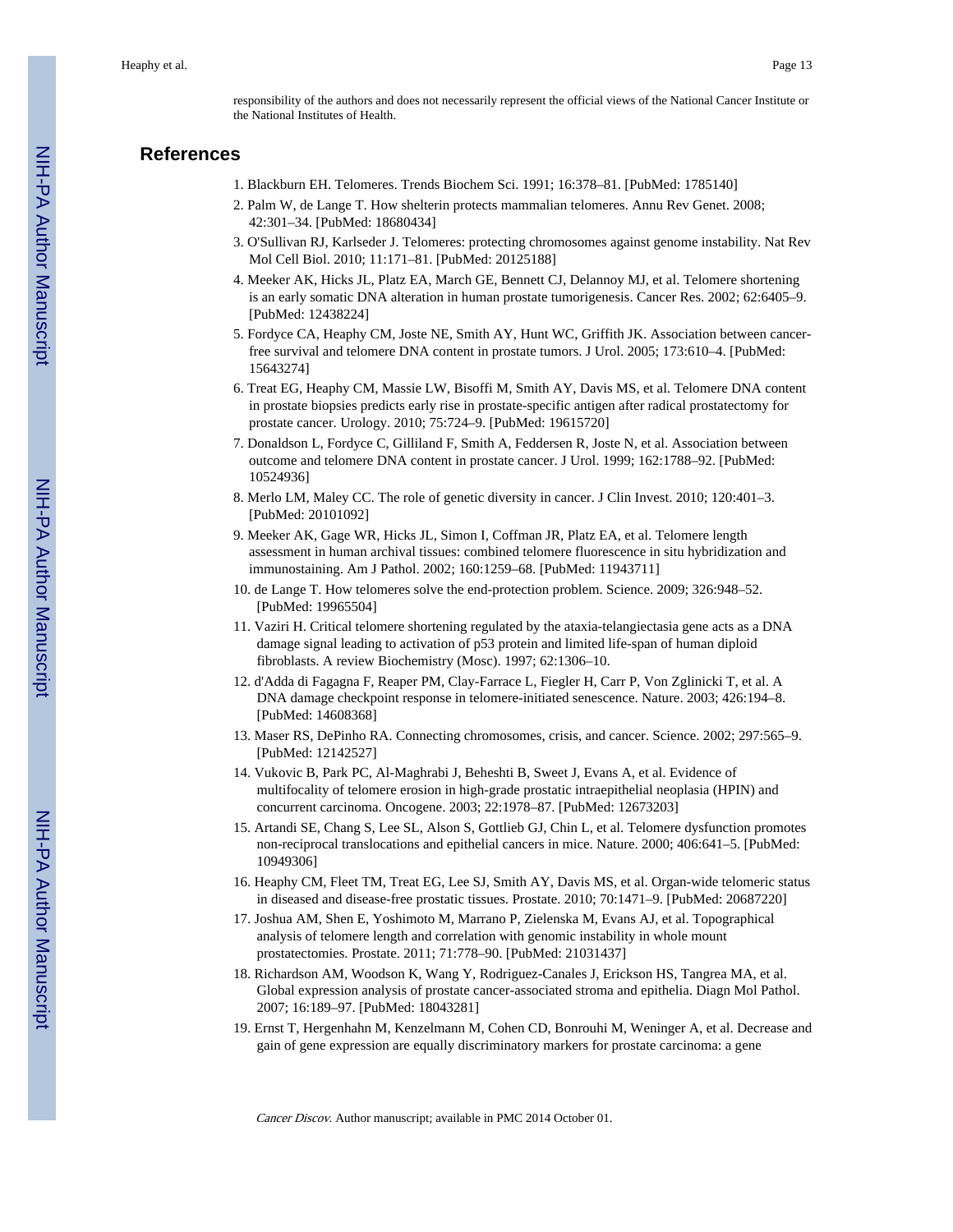expression analysis on total and microdissected prostate tissue. Am J Pathol. 2002; 160:2169–80. [PubMed: 12057920]

- 20. Ayala G, Tuxhorn JA, Wheeler TM, Frolov A, Scardino PT, Ohori M, et al. Reactive stroma as a predictor of biochemical-free recurrence in prostate cancer. Clin Cancer Res. 2003; 9:4792–801. [PubMed: 14581350]
- 21. Cunha GR, Ricke W, Thomson A, Marker PC, Risbridger G, Hayward SW, et al. Hormonal, cellular, and molecular regulation of normal and neoplastic prostatic development. J Steroid Biochem Mol Biol. 2004; 92:221–36. [PubMed: 15663986]
- 22. Sung SY, Chung LW. Prostate tumor-stroma interaction: molecular mechanisms and opportunities for therapeutic targeting. Differentiation. 2002; 70:506–21. [PubMed: 12492493]
- 23. Coppe JP, Desprez PY, Krtolica A, Campisi J. The senescence-associated secretory phenotype: the dark side of tumor suppression. Annu Rev Pathol. 2010; 5:99–118. [PubMed: 20078217]
- 24. Marusyk A, Almendro V, Polyak K. Intra-tumour heterogeneity: a looking glass for cancer? Nature Rev Cancer. 2012; 12:323–34. [PubMed: 22513401]
- 25. Stampfer MJ, Willett WC, Speizer FE, Dysert DC, Lipnick R, Rosner B, et al. Test of the National Death Index. Am J Epidemiol. 1984; 119:837–9. [PubMed: 6720679]
- 26. Stark JR, Perner S, Stampfer MJ, Sinnott JA, Finn S, Eisenstein AS, et al. Gleason score and lethal prostate cancer: does 3 + 4 = 4 + 3? J Clin Oncol. 2009; 27:3459–64. [PubMed: 19433685]
- 27. Dhillon PK, Barry M, Stampfer MJ, Perner S, Fiorentino M, Fornari A, et al. Aberrant cytoplasmic expression of p63 and prostate cancer mortality. Cancer Epidemiol Biomarkers Prev. 2009; 18:595–600. [PubMed: 19155438]
- 28. Kremers W. Concordance for Survival Time Data Including Time-Dependent Covariates Accounting for Ties in Predictor and Time. Technical Report. 2006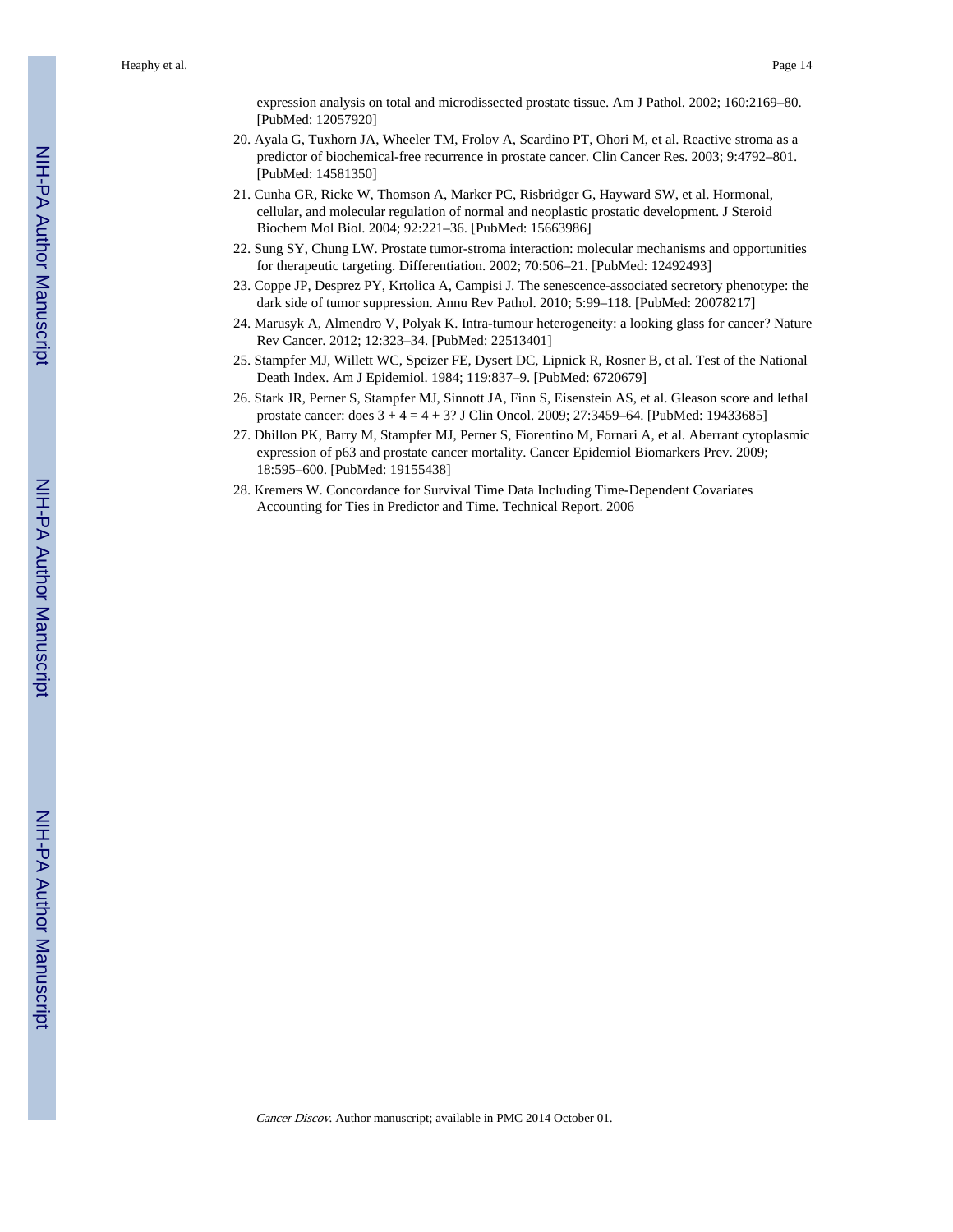#### **Statement of Significance**

In this prospective study, the combination of more variable telomere length among cancer cells and shorter telomere length in cancer-associated stromal cells was strongly associated with progression to metastasis and prostate cancer death, pointing to the translational potential for prognostication and risk stratification for individualized therapeutic and surveillance strategies.

NIH-PA Author Manuscript

NIH-PA Author Manuscript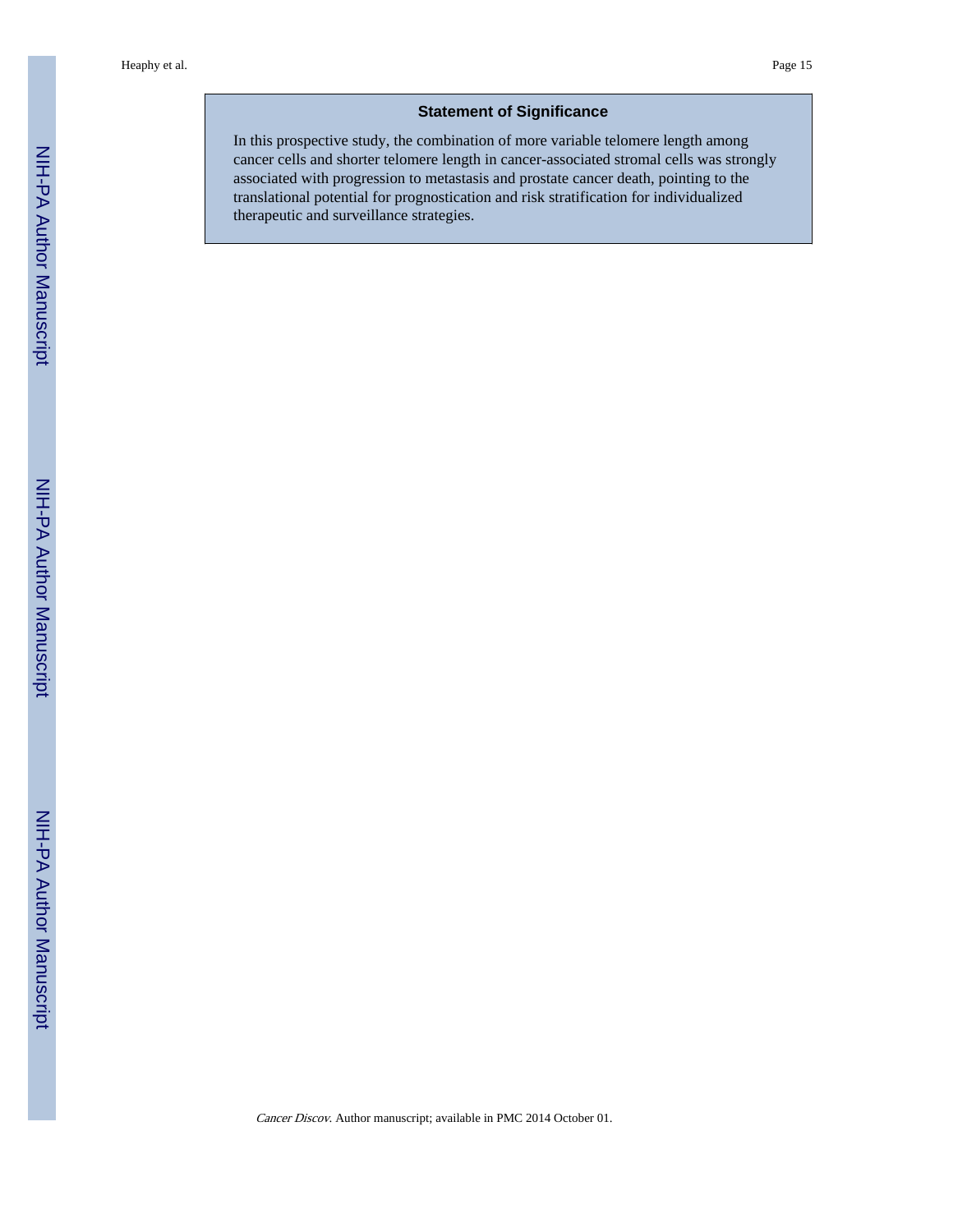

#### **Figure 1. Telomere-specific FISH in prostate adenocarcinomas**

Panels A–D show examples of telomere length and cell-to-cell variability in telomere length in malignant and benign prostate tissue from men in the Health Professionals Follow-up Study who were surgically treated for clinically-localized prostate cancer. **(A)** This case has strikingly variable telomere signals among the cancer cells. **(B)** This case has extremely short telomere signals and low variability in telomere length from cancer cell to cancer cell. **(C)** This case has weak telomere signals in the cancer-associated stromal cells. **(D)** This case has strong telomere signals in cancer-associated stromal cells. In all the images, the DNA is stained with DAPI (blue) and telomere DNA is stained with the Cy3-labeled telomerespecific peptide nucleic acid probe (red). Of note, the centromere DNA, stained with the FITC-labeled centromere-specific peptide nucleic acid probe, has been omitted from the image to emphasize the differences in the telomere lengths. In all panels, the asterisks highlight the cancer cells and the arrows point to the cancer-associated stromal cells. Original magnification  $\times$  400.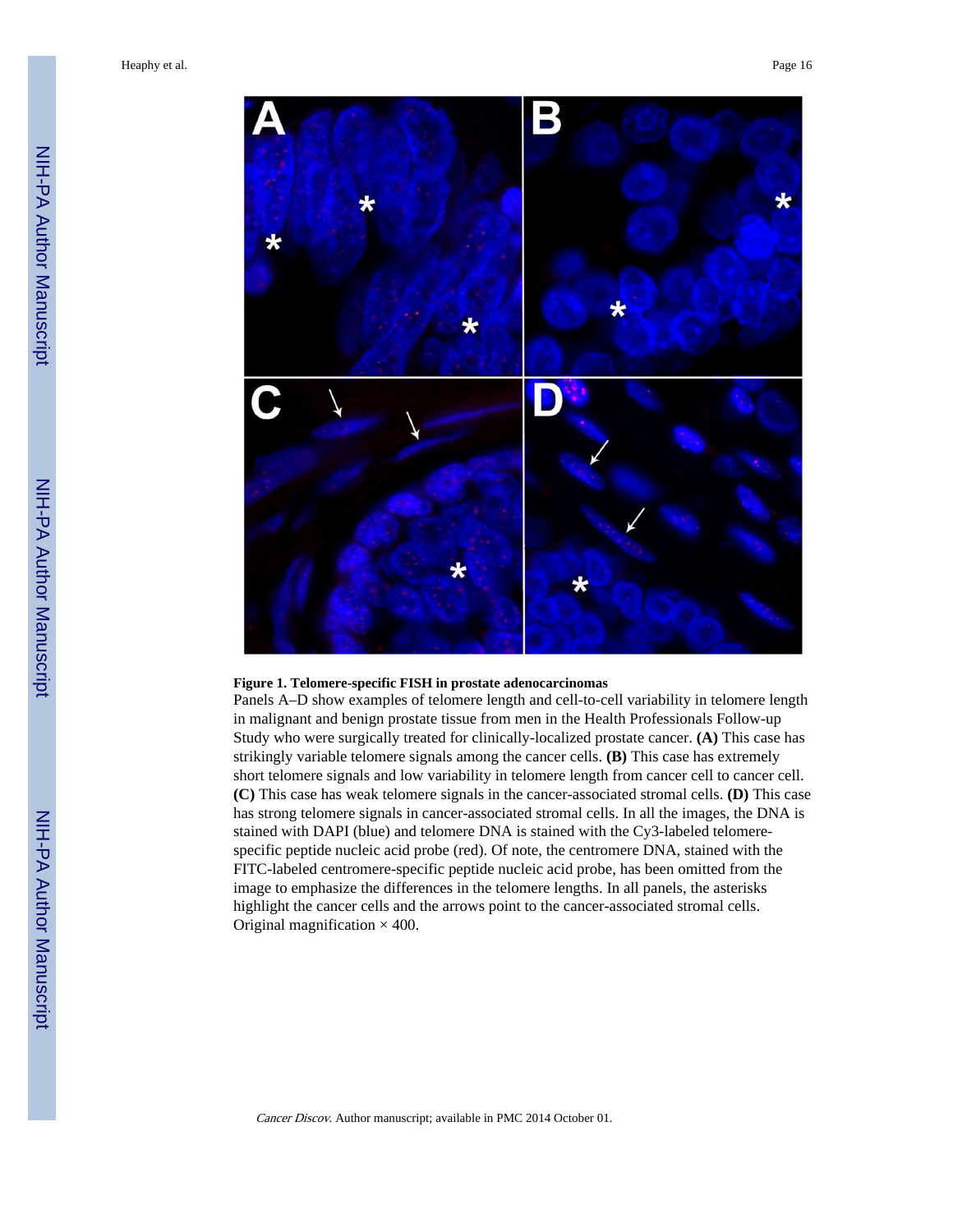

#### **Figure 2. Prostate cancer outcome-specific survival and non-prostate cancer survival by the telomere biomarker combination of more variability in telomere length among prostate cancer cells and shorter telomeres in prostate cancer-associated stromal cells, Health Professionals Follow-up Study**

**(A)** With respect to biochemical recurrence, men with the more variable/shorter and more variable/longer combinations had similarly higher risk over time, men with the less variable/ longer combination had the lowest risk, and men with the less variable/shorter combination had an intermediate risk. **(B and C)** With respect to lethal prostate cancer and death from prostate cancer, men with the more variable/shorter combination were the most likely to experience these outcomes over time, whereas the men with the less variable/longer combination were the least likely to experience these outcomes, and men with the other two combinations had intermediate risk. **(D)** With respect to non-prostate cancer death, the telomere biomarker was not associated with risk, supporting the specificity of the biomarker for prostate cancer outcomes.

Log-rank Test<sub>1</sub>: compares the survival distributions across all 4 telomere biomarker categories

Log-rank Test<sub>2</sub>: compares the survival distributions of men with the less variable/longer combination to men with more variable/shorter combination of the telomere biomarker

NIH-PA Author Manuscript

NH-PA Author Manuscript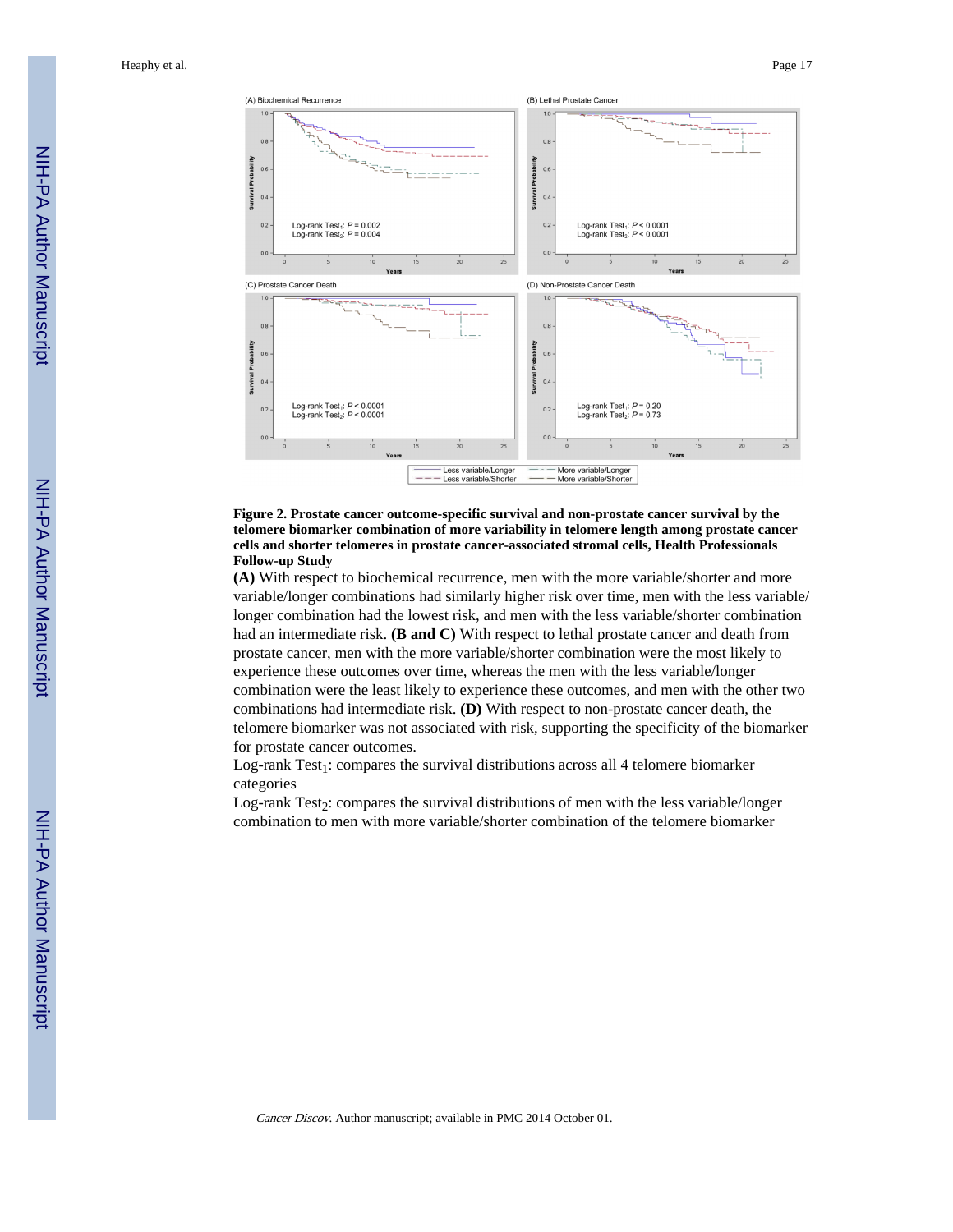| Φ             |
|---------------|
|               |
| í<br>г.<br>۰. |
| ţ             |
|               |

Characteristics of prostate cancer cases at the time of prostatectomy, Health Professionals Follow-up Study **Characteristics of prostate cancer cases at the time of prostatectomy, Health Professionals Follow-up Study**

|                                                         |                           |                      |                      |                      | Telomere length among prostate cancer cells and telomere length in prostate cancer-associated strom cells $t^k$ |       |
|---------------------------------------------------------|---------------------------|----------------------|----------------------|----------------------|-----------------------------------------------------------------------------------------------------------------|-------|
|                                                         | All Men $^{\dagger}$      | Less variable/longer | More variable/longer | Less variable/longer | More variable/longer                                                                                            | ī     |
| Number of men                                           | 596                       | 98                   | 5                    | 280                  | 98                                                                                                              |       |
| Mean ± standard deviation age at diagnosis (years)      | $65.3 \pm 6.1$            | $65.7 \pm 6.4$       | $65.6 \pm 6.2$       | $65.0 \pm 6.0$       | $65.9 \pm 6.2$                                                                                                  | 0.51  |
| White (%)                                               | 91.1                      | 87.8                 | 89.0                 | 93.9                 | 87.8                                                                                                            | 0.12  |
| Mean $\pm$ standard deviation year of diagnosis (years) | $1994.2 \pm 3.2$          | $1994.7 \pm 3.3$     | $1994.6 \pm 3.4$     | $1993.8 \pm 3.$      | $1994.5 \pm 3.1$                                                                                                | 0.04  |
| Prostatectomy Gleason sum (%)                           |                           |                      |                      |                      |                                                                                                                 |       |
| ७                                                       | 21.3                      | 21.4                 | 11.0                 | 23.9                 | 13.3                                                                                                            |       |
| $3 + 4$                                                 | 35.8                      | 42.9                 | 35.1                 | 35.7                 | 30.6                                                                                                            |       |
| $4 + 3$                                                 | 24.8                      | 23.5                 | 29.7                 | 25.4                 | 26.5                                                                                                            | 0.006 |
| $\infty$                                                | 18.1                      | 12.2                 | 24.2                 | 15.0                 | 29.6                                                                                                            |       |
| Pathologic stage T3b (%)                                | 12.6                      | $\overline{51}$      | 18.7                 | 12.1                 | 17.3                                                                                                            | 0.02  |
| Serum PSA concentration at diagnosis in ng/mL (%)       |                           |                      |                      |                      |                                                                                                                 |       |
| $\frac{1}{\sqrt{2}}$                                    | 59.2                      | 73.5                 | 54.9                 | 57.5                 | 54.1                                                                                                            |       |
| $10 - 20$                                               | 17.6                      | 14.3                 | 17.6                 | 17.5                 | 20.4                                                                                                            |       |
| $>20$                                                   | 10.1                      | 4.1                  | 14.3                 | 10.7                 | 11.2                                                                                                            | 0.17  |
| Unknown                                                 | $\frac{13.1}{2}$          | $\overline{81}$      | 13.2                 | 14.3                 | 14.3                                                                                                            |       |
| From a chi-square test for proportions and              | a one-way ANOVA for means |                      |                      |                      |                                                                                                                 |       |

Cancer Discov. Author manuscript; available in PMC 2014 October 01.

 $\vec{r}_{\mathrm{Among}}$ all men Among all men

 $*_{\text{Among}}$  men for whom telomere length could be determined for both prostate cancer cells and prostate cancer-associated stromal cells (N=567)  $^{\sharp}$ Among men for whom telomere length could be determined for both prostate cancer cells and prostate cancer-associated stromal cells (N=567)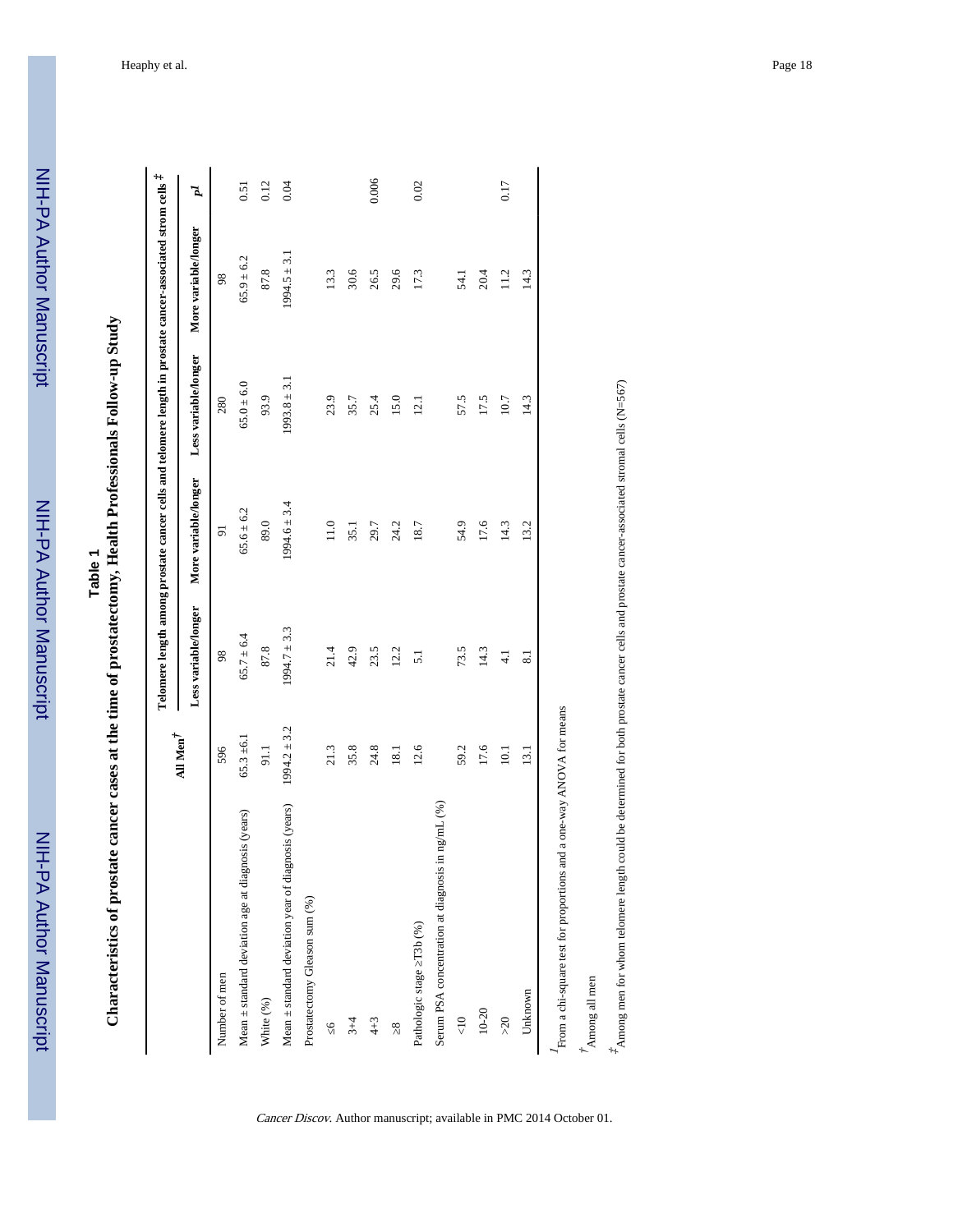| í            |
|--------------|
|              |
|              |
|              |
|              |
|              |
|              |
|              |
|              |
|              |
|              |
|              |
|              |
|              |
|              |
|              |
|              |
| <u>מוווח</u> |
|              |
|              |
|              |
|              |
|              |
|              |
|              |
| יומוי        |
|              |
|              |
|              |
|              |
|              |
|              |
|              |
|              |
|              |
| ļ            |
|              |
|              |
|              |
|              |
|              |
|              |
|              |

# **Table 2**

Association of more variable telomere length among prostate cancer cells and shorter telomere length in prostate cancer-associated stromal cells with risk Association of more variable telomere length among prostate cancer cells and shorter telomere length in prostate cancer-associated stromal cells with risk \* of biochemical recurrence, lethal prostate cancer, prostate cancer death, and non-prostate cancer death, Health Professionals Follow-up Study

|                                                                                                                                                                                                                                   | Biochemical recurrence                        |                                                  | Lethal prostate cancer                        |                                                                                                                                                    | Prostate cancer death                         |                                                  | Non-prostate cancer death                     |                                                  |
|-----------------------------------------------------------------------------------------------------------------------------------------------------------------------------------------------------------------------------------|-----------------------------------------------|--------------------------------------------------|-----------------------------------------------|----------------------------------------------------------------------------------------------------------------------------------------------------|-----------------------------------------------|--------------------------------------------------|-----------------------------------------------|--------------------------------------------------|
|                                                                                                                                                                                                                                   | More variable<br>length among<br>cancer cells | Shorter length<br>in associated<br>stromal cells | More variable<br>length among<br>cancer cells | Shorter length<br>stromal cells<br>in associated                                                                                                   | More variable<br>length among<br>cancer cells | Shorter length<br>stromal cells<br>in associated | More variable<br>length among<br>cancer cells | Shorter length<br>stromal cells<br>in associated |
| Age and year of diagnosis adjusted                                                                                                                                                                                                |                                               |                                                  |                                               |                                                                                                                                                    |                                               |                                                  |                                               |                                                  |
| $\widetilde{H}$                                                                                                                                                                                                                   | 1.88                                          | 0.92                                             | 2.56                                          | 1.95                                                                                                                                               | 3.07                                          | 2.37                                             | 1.29                                          | 0.73                                             |
| 95% CI                                                                                                                                                                                                                            | $(1.39 - 2.55)$                               | $(0.67 - 1.26)$                                  | $(1.50 - 4.37)$                               | $(1.01 - 3.78)$                                                                                                                                    | $(1.71 - 5.51)$                               | $(1.11 - 5.08)$                                  | $(0.91 - 1.82)$                               | $(0.52 - 1.02)$                                  |
| Multivariable adjusted <sup>7</sup>                                                                                                                                                                                               |                                               |                                                  |                                               |                                                                                                                                                    |                                               |                                                  |                                               |                                                  |
| HR                                                                                                                                                                                                                                | 1.51                                          | 0.96                                             | 1.64                                          | 2.43                                                                                                                                               | 1.78                                          | 2.94                                             | 1.25                                          | 0.73                                             |
| $95\%$ CI                                                                                                                                                                                                                         | $(1.11 - 2.07)$                               | $(0.70 - 1.31)$                                  | $(0.94 - 2.86)$                               | $(1.24 - 4.76)$                                                                                                                                    | $(0.96 - 3.30)$                               | $(1.35 - 6.39)$                                  | $(0.88 - 1.78)$                               | $(0.52 - 1.02)$                                  |
| Additionally mutually adjusted <sup>8</sup>                                                                                                                                                                                       |                                               |                                                  |                                               |                                                                                                                                                    |                                               |                                                  |                                               |                                                  |
| HR                                                                                                                                                                                                                                | 1.55                                          | 1.10                                             | 2.21                                          | 3.39                                                                                                                                               | 2.39                                          | 4.18                                             | 1.17                                          | 0.76                                             |
| 95% CI                                                                                                                                                                                                                            | $(1.12 - 2.15)$                               | $(0.79 - 1.54)$                                  | $(1.24 - 3.95)$                               | $(1.65 - 6.98)$                                                                                                                                    | $(1.26 - 4.51)$                               | $(1.8 - 9.67)$                                   | $(0.81 - 1.68)$                               | $(0.54 - 1.08)$                                  |
| cells versus less variable (bottom and middle tertiles), and shorter (shortest and middle tertiles) median telomere length in CAS cells versus longer (longest tertile)<br>Associations are reported as hazard ratios (HR) and 95 |                                               |                                                  |                                               | % confidence intervals (95% CI) for the following comparisons: more variable (top tertile of variability) in telomere length among prostate cancer |                                               |                                                  |                                               |                                                  |
| Restricted to men without metastatic prostate cancer at                                                                                                                                                                           |                                               | the time of diagnosis.                           |                                               |                                                                                                                                                    |                                               |                                                  |                                               |                                                  |

 $*$ Adjusted for age (continuous) and year (continuous) of diagnosis, prostatectomy Gleason sum (categorical: 6, 3+4, 4+3, 8), pathologic TNM stage (categorical T3b) and serum PSA concentration at discussion and served and ‡ Adjusted for age (continuous) and year (continuous) of diagnosis, prostatectomy Gleason sum (categorical: ≤6, 3+4, 4+3, ≥8), pathologic TNM stage (categorical ≥T3b) and serum PSA concentration at

 $s_{\rm Association}$  with more variable telomere length among prostate cancer cells further adjusted for shorter telomere length in prostate cancer-associated stromal cells; association with shorter telomere length diagnosis (categorical: <10, 10-20, >20 ng/mL, unknown). diagnosis (categorical: <10, 10-20, >20 ng/mL, unknown).

 Association with more variable telomere length among prostate cancer cells further adjusted for shorter telomere length in prostate cancer-associated stromal cells; association with shorter telomere length in prostate cancer-associated stromal cells further adjusted for more variable telomere length among prostate cancer cells. in prostate cancer-associated stromal cells further adjusted for more variable telomere length among prostate cancer cells.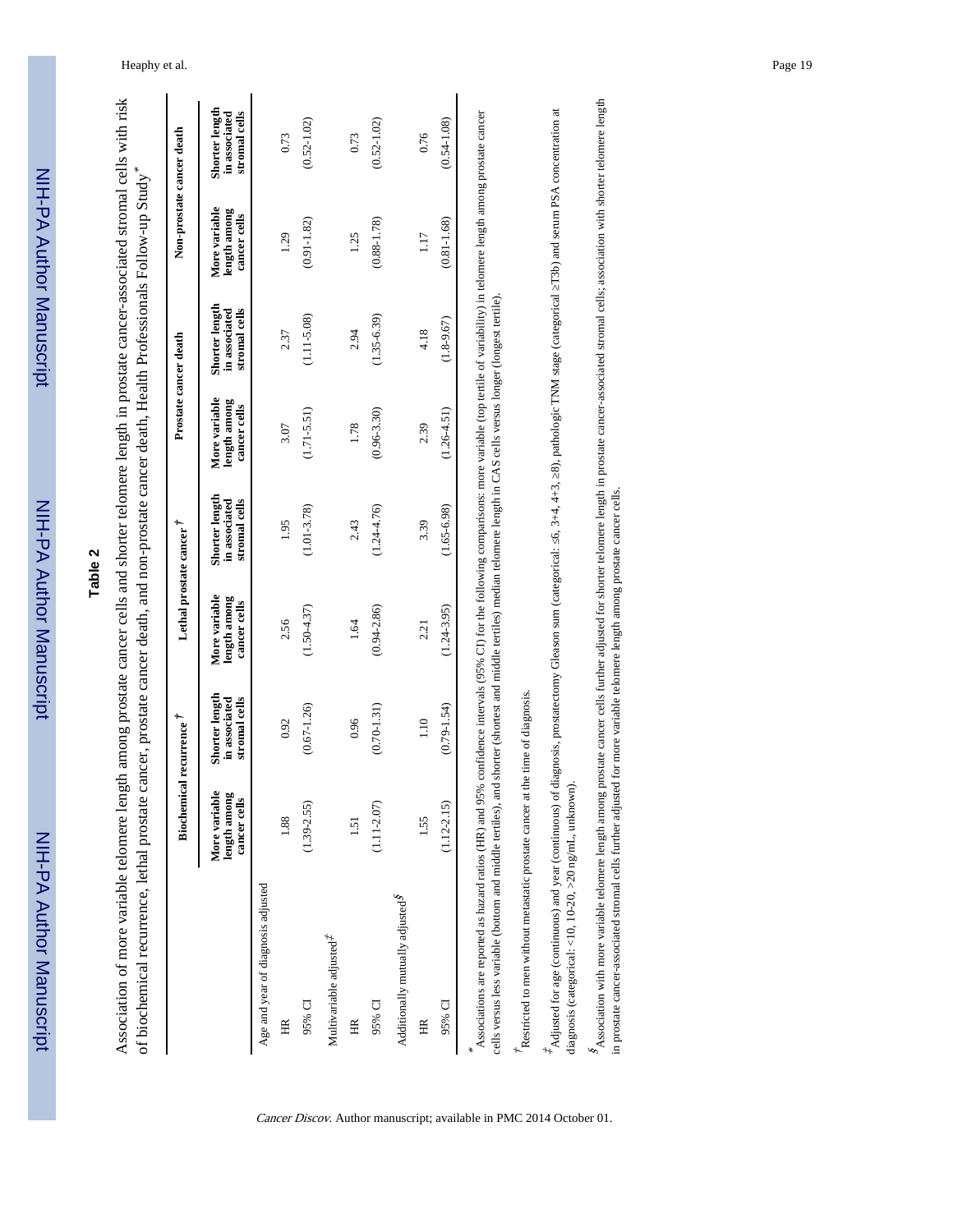Table 3<br>Association of the telomere biomarker<sup>\*</sup> with risk of biochemical recurrence, lethal prostate cancer, prostate cancer death, and non-prostate *\** **with risk of biochemical recurrence, lethal prostate cancer, prostate cancer death, and non-prostate** cancer death, Health Professionals Follow-up Study **cancer death, Health Professionals Follow-up Study Association of the telomere biomarker**

| Outcome                                           | Events/Person-years |                 | Age and year of diagnosis adjusted |        |       | Multivariable adjusted <sup>*</sup> |       |
|---------------------------------------------------|---------------------|-----------------|------------------------------------|--------|-------|-------------------------------------|-------|
|                                                   |                     | $\widetilde{H}$ | $(95%$ CI                          | A,     | Ĕ     | (95% CI)                            | P,    |
| Biochemical recurrence <sup>7</sup>               |                     |                 |                                    |        |       |                                     |       |
| Less variable/Longer                              | 22/1,083            | 00.1            | (reference)                        | ł      | 00.1  | (reference)                         | ł     |
| More variable/Longer                              | 35/841              | 1.96            | $(1.15 - 3.34)$                    | 0.014  | 1.42  | $(0.82 - 2.45)$                     | 0.21  |
| Less variable/Shorter                             | 74/3,149            | 1.12            | $(0.69 - 1.80)$                    | 0.66   | 1.02  | $(0.63 - 1.66)$                     | 0.93  |
| More variable/Shorter                             | 40/880              | 2.12            | $(1.26 - 3.57)$                    | 0.005  | 1.67  | $(0.98 - 2.83)$                     | 0.06  |
| Lethal prostate cancer $\vec{r}$ , $\hat{\bm{s}}$ |                     |                 |                                    |        |       |                                     |       |
| Less variable/Longer                              | 2/1,304             | 00.1            | (reference)                        |        | 0.001 | (reference)                         |       |
| More variable/Longer                              | 8/1,137             | 4.49            | $(0.95 - 21.16)$                   | 0.06   | 2.48  | $(0.52 - 11.93)$                    | 0.26  |
| Less variable/Shorter                             | 24/3,733            | 3.93            | $(0.93 - 16.66)$                   | 0.06   | 3.74  | $(0.88 - 15.96)$                    | 0.07  |
| More variable/Shorter                             | 20/1,148            | 12.31           | $(2.87 - 52.75)$                   | 0.0007 | 8.12  | $(1.88 - 34.97)$                    | 0.005 |
| Prostate cancer death <sup>§</sup>                |                     |                 |                                    |        |       |                                     |       |
| Less variable/Longer                              | 1/1,312             | 1.00            | (reference)                        | ł      | 1.00  | (reference)                         | ŧ     |
| More variable/Longer                              | 6/1,163             | 6.68            | $(0.80 - 55.55)$                   | 0.08   | 3.76  | $(0.44 - 31.79)$                    | 0.22  |
| Less variable/Shorter                             | 19/3,822            | 6.21            | $(0.83 - 46.46)$                   | 0.08   | 6.23  | $(0.82 - 47.06)$                    | 0.08  |
| More variable/Shorter                             | 20/1,194            | 24.59           | $(3.29 - 183.62)$                  | 0.002  | 14.10 | $(1.87 - 106.49)$                   | 0.01  |
| Non-prostate cancer death                         |                     |                 |                                    |        |       |                                     |       |
| Less variable/Longer                              | 28/1,312            | 0.001           | (reference)                        |        | 00.1  | (reference)                         |       |
| More variable/Longer                              | 30/1,163            | 1.29            | $(0.77 - 2.17)$                    | 0.33   | 1.21  | $(0.71 - 2.07)$                     | 0.48  |
| Less variable/Shorter                             | 65/3,822            | 0.81            | $(0.52 - 1.26)$                    | 0.35   | 0.78  | $(0.50 - 1.23)$                     | 0.28  |
| More variable/Shorter                             | 21/1,194            | 0.92            | $(0.52 - 1.62)$                    | 0.76   | 0.88  | $(0.49 - 1.57)$                     | 0.66  |

Cancer Discov. Author manuscript; available in PMC 2014 October 01.

 $\hat{\textbf{r}}$  estricted to men without metastatic prostate cancer at the time of diagnosis. Restricted to men without metastatic prostate cancer at the time of diagnosis.

diagnosis (categorical: <10, 10-20, >20 ng/mL, unknown).

diagnosis (categorical: <10, 10-20, >20 ng/mL, unknown).

‡ Adjusted for age (continuous) and year (continuous) of diagnosis, prostatectomy Gleason sum (categorical: ≤6, 3+4, 4+3, ≥8), pathologic TNM stage (categorical ≥T3b) and serum PSA concentration at

 $^*$ Adjusted for age (continuous) and year (continuous) of diagnosis, prostatectomy Gleason sum (categorical: 6, 3+4, 4+3, 8), pathologic TNM stage (categorical T3b) and serum PSA concentration at disamosis (caregorical -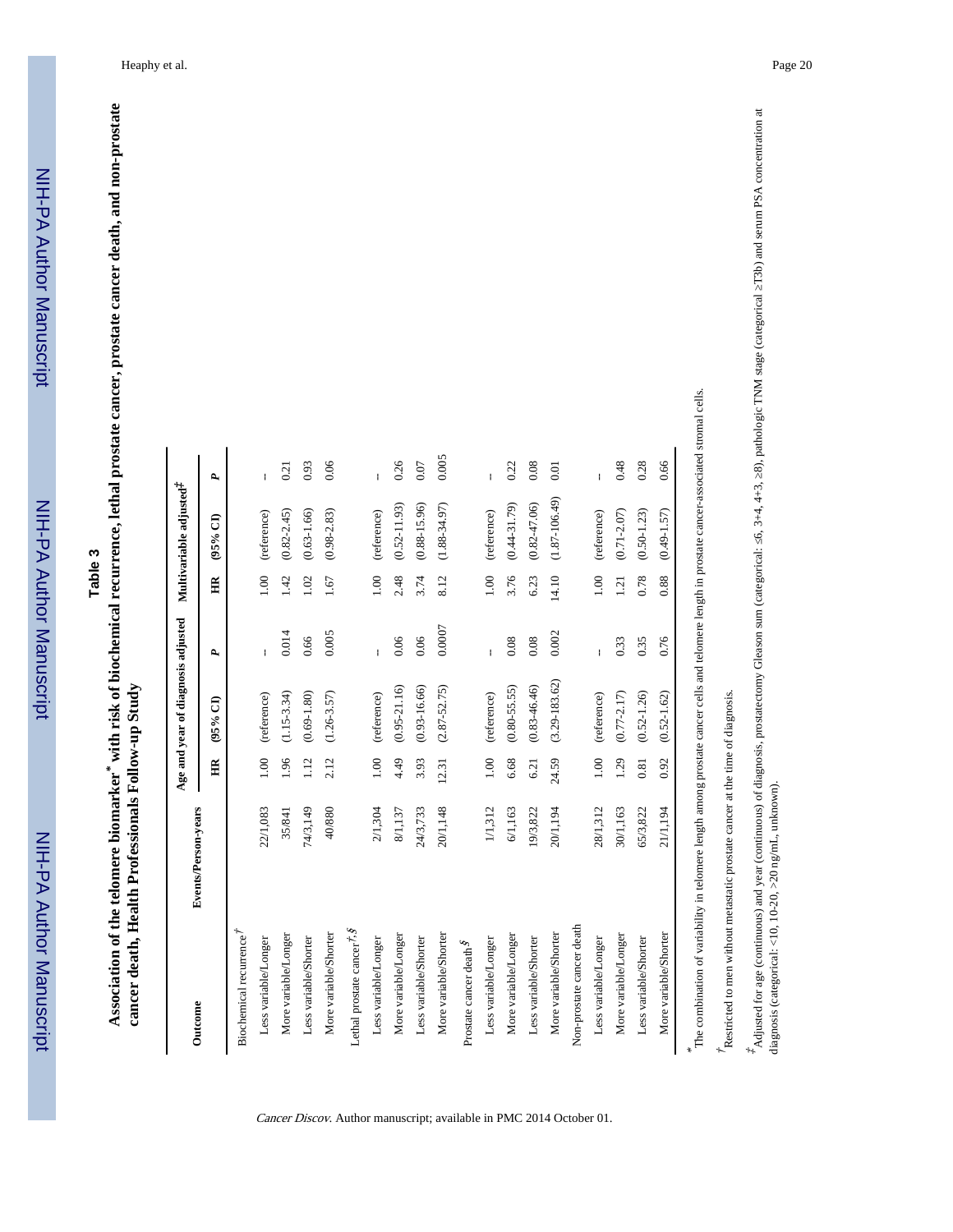§ Using the group with the largest sample size – less variable/shorter – as the reference, the HRs are as follows: lethal prostate cancer – less variable/longer 0.27 ( P=0.07), less variable/shorter 0.66 ( P=0.33), more variable/shorter 2.17 ( P=0.02); death from prostate cancer - less variable/longer 0.16 ( P=0.08), less variable/shorter 0.61 ( P=0.30), more variable/shorter 2.26 ( P=0.02).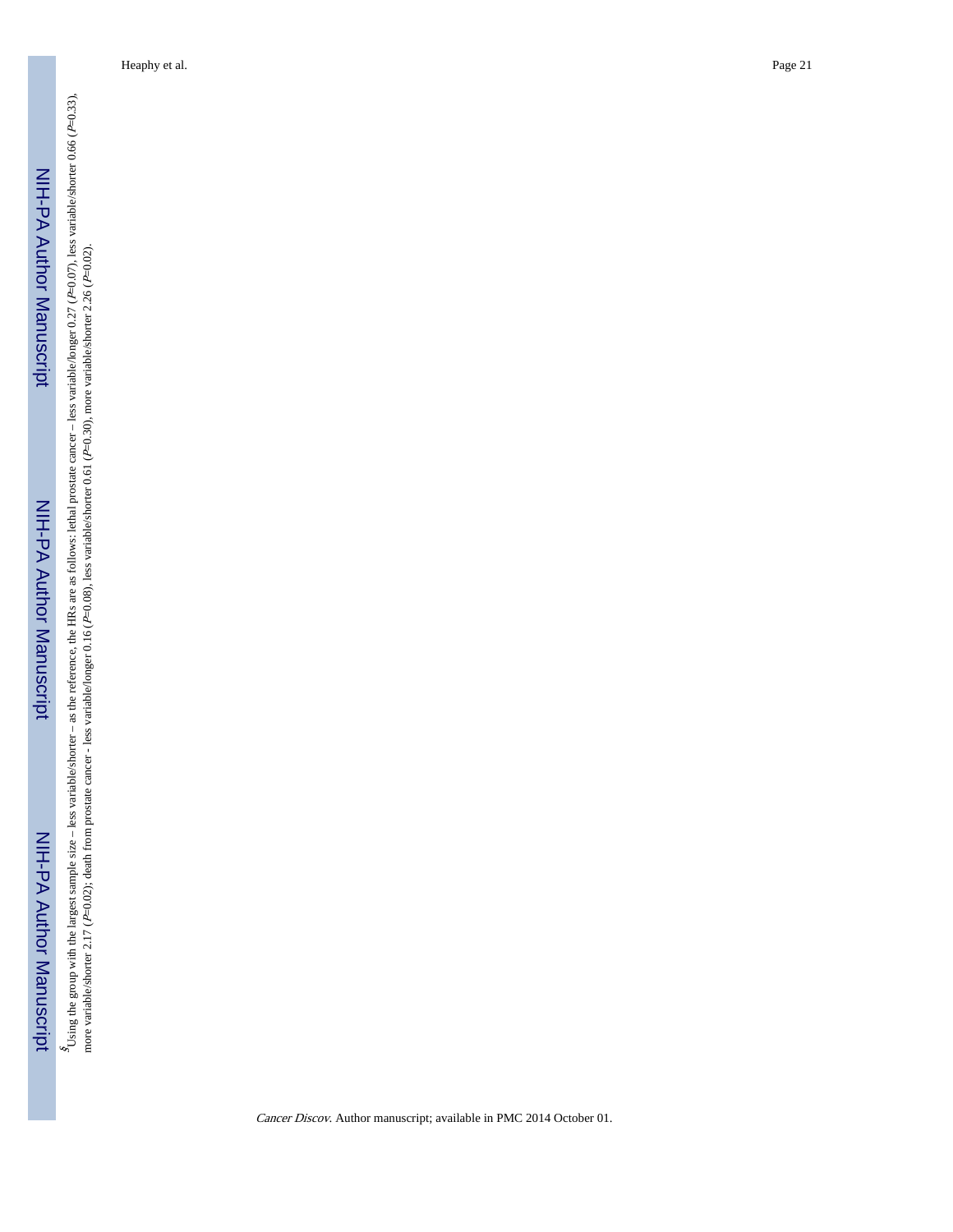#### **Table 4**

**Hazard ratios (HR) of lethal prostate cancer and prostate cancer death for the telomere biomarker***\**  **and the currently used prognostic characteristics, Health Professionals Follow-up Study**

| Outcome                                      | HR‡   | $(95\% \text{ CI})$ | P              |
|----------------------------------------------|-------|---------------------|----------------|
| Lethal Prostate Cancer <sup>†</sup>          |       |                     |                |
| Telomere biomarker                           |       |                     |                |
| Less variable/Longer                         | 1.00  | (ref)               |                |
| More variable/Longer                         | 2.48  | $(0.52 - 11.93)$    | 0.26           |
| Less variable/Shorter                        | 3.74  | $(0.88 - 15.96)$    | 0.07           |
| More variable/Shorter                        | 8.12  | $(1.88 - 34.97)$    | 0.005          |
| Prostatectomy Gleason sum                    |       |                     |                |
| 6                                            | 0.27  | $(0.03 - 2.17)$     | 0.22           |
| $3 + 4$                                      | 1.00  | (ref)               | $\overline{a}$ |
| $4 + 3$                                      | 3.77  | $(1.59 - 8.96)$     | 0.003          |
| 8                                            | 3.86  | $(1.57-9.49)$       | 0.003          |
| Pathologic stage T3b                         | 4.20  | $(2.27 - 7.75)$     | < 0.0001       |
| Serum PSA concentration at diagnosis (ng/mL) |       |                     |                |
| <10                                          | 1.00  | (ref)               | --             |
| $10-20$                                      | 1.13  | $(0.52 - 2.45)$     | 0.76           |
| >20                                          | 1.12  | $(0.48 - 2.58)$     | 0.80           |
| Unknown                                      | 1.55  | $(0.68 - 3.55)$     | 0.30           |
| <b>Prostate Cancer Death</b>                 |       |                     |                |
| Telomere biomarker                           |       |                     |                |
| Less variable/Longer                         | 1.00  | (ref)               |                |
| More variable/Longer                         | 3.76  | $(0.44 - 31.79)$    | 0.22           |
| Less variable/Shorter                        | 6.23  | $(0.82 - 47.06)$    | 0.08           |
| More variable/Shorter                        | 14.10 | $(1.87 - 106.49)$   | 0.01           |
| Prostatectomy Gleason sum                    |       |                     |                |
| 68้                                          | 0.00  | u.                  | 0.99           |
| $3 + 4$                                      | 1.00  | (ref)               | --             |
| $4 + 3$                                      | 2.93  | $(1.04 - 8.25)$     | 0.04           |
| 8                                            | 4.45  | $(1.6-12.44)$       | 0.004          |
| Pathologic stage T3b                         | 5.08  | $(2.63-9.84)$       | < 0.0001       |
| Serum PSA concentration at diagnosis (ng/mL) |       |                     |                |
| <10                                          | 1.00  | (ref)               | --             |
| $10 - 20$                                    | 0.71  | $(0.26 - 1.94)$     | 0.50           |
| >20                                          | 1.19  | $(0.47-3)$          | 0.71           |
| Unknown                                      | 2.83  | $(1.21 - 6.63)$     | 0.02           |

\* The combination of variability in telomere length among cancer cells and telomere length in cancer-associated stromal cells.

 $\phi^{\dagger}$ Restricted to men without metastatic prostate cancer at the time of diagnosis.